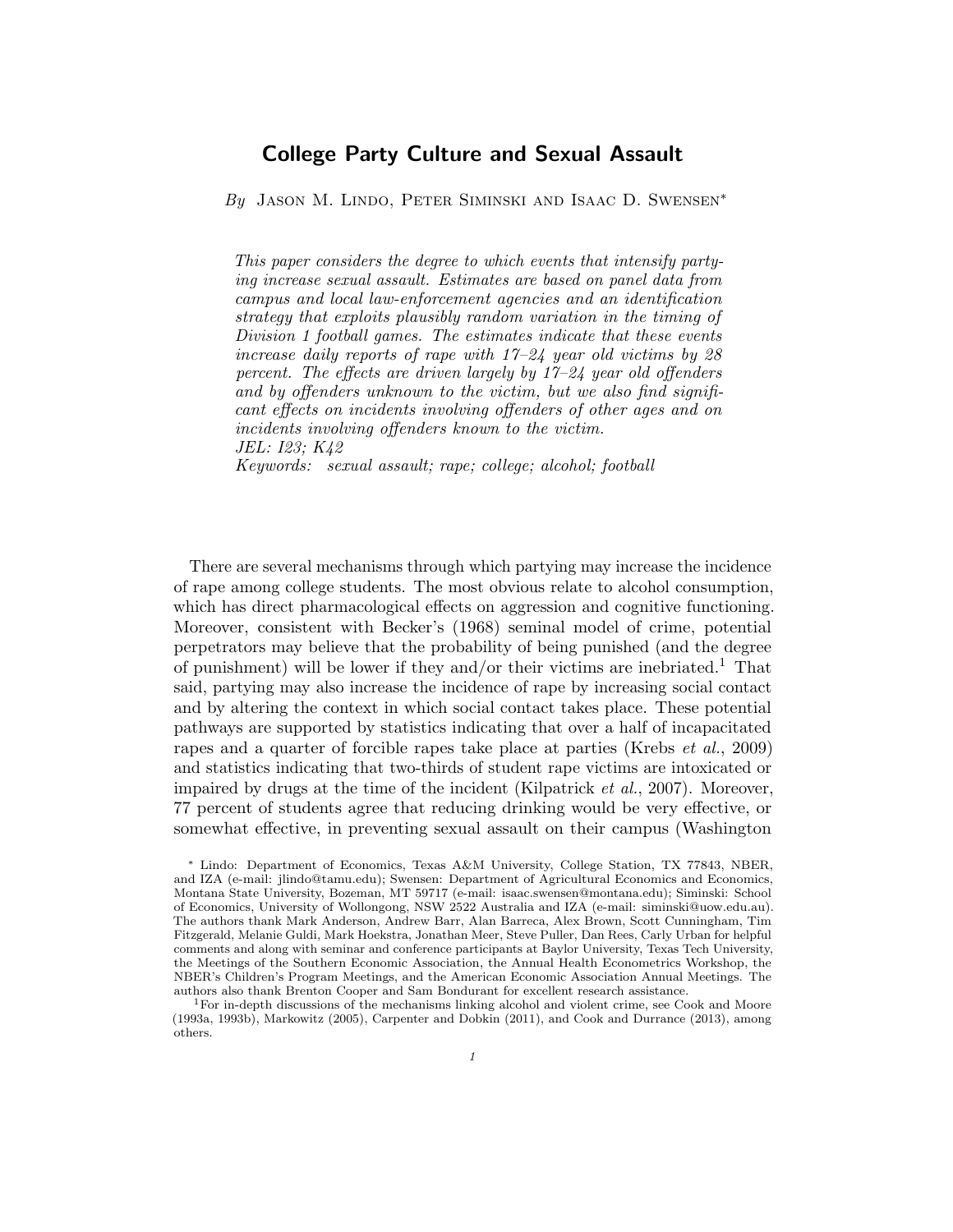Post-Kaiser Family Foundation, 2015). Despite these strongly suggestive statistics, evidence on the causal link between partying (or drinking) at college and the incidence of sexual assault has eluded researchers to date.<sup>2</sup>

In this paper, we aim to fill this gap in the literature by considering the effects of football games—which intensify partying among college students—on the incidence of rape at schools with Division 1 programs.<sup>3</sup> Specifically, we use panel data from the National Incident Based Reporting System to estimate the increases in reports of rape to campus and local police departments caused by football games using an identification strategy that exploits plausibly random variation in the timing of game days. Intuitively, we identify the effects by comparing reports of rape to law-enforcement agencies serving students on game days to reports on non-game days, while controlling for differences expected across different days of the week and across different times of the year. This approach is similar to that of Rees and Schnepel (2009), who analyze the effects of college football games on assault, vandalism, disorderly conduct, and alcohol-related crimes.<sup>4</sup>

We find significant and robust evidence that football game days increase reports of rape victimization among 17–24 year old women by 28 percent. Home games increase reports by 41 percent on the day of the game and away games increase reports by 15 percent. These effects are greater for schools playing in the more prominent subdivision of Division 1 and for relatively prominent games. There is no evidence that these effects are offset by reductions in nearby areas, on adjacent days, or during other times of the fall term. Moreover, the effects are driven largely by 17–24 year old offenders and by offenders unknown to the victim, though we also find significant effects on incidents involving offenders of other ages and on incidents involving offenders known to the victim. Estimates by race indicate that the main results are not driven solely by white victims or black victims, nor by white offenders or black offenders.

Back of the envelope calculations based on our estimates imply that the effects of Division 1A football games explain 5 percent of fall semester (September through December) reports of rape involving 17–24 year old victims to law enforcement agencies serving students attending these schools. Moreover, they imply that these games cause 724 additional rapes per year across the 128 schools participating in Division 1A. Based on an estimated social cost of \$267,000 per rape (McCollister

<sup>3</sup>See Neal and Fromme (2007), Glassman et al. (2007), Rees and Schnepel (2009), and Glassman et al. (2010) on the heavy alcohol consumption and partying behaviors associated with collegiate football.

<sup>4</sup>Specifically, we build upon their identification strategy in a way that controls more flexibly timevarying agency-specific confounders.

<sup>2</sup>Several quasi-experimental studies have documented effects of alcohol policies on crime, using variation driven by the minimum legal drinking age (Carpenter and Dobkin, 2015), taxes (Cook and Moore, 1993b; Markowitz and Grossman, 2000; Markowitz, 2005; Durrance et al., 2011; Cook and Durrance, 2013), drunk driving laws (Carpenter 2005, 2007), and changes in "wet" laws (Biderman, De Mello, and Schneider, 2010; Anderson, Crost, and Rees, 2014). Of those studies that include estimated effects on sexual assault or rape, Cook and Durrance (2013) and Markowitz (2005) found no statistically significant evidence that beer taxes affect the probability of rape, Cook and Moore (1993b) found that beer tax increases reduce rape rates, Anderson et al. (2015) found that the number of licensed premises has a positive effect on rape rates, and Carpenter and Dobkin (2015) find no evidence of a discontinuity in arrest rates for rape at the minimum legal drinking age.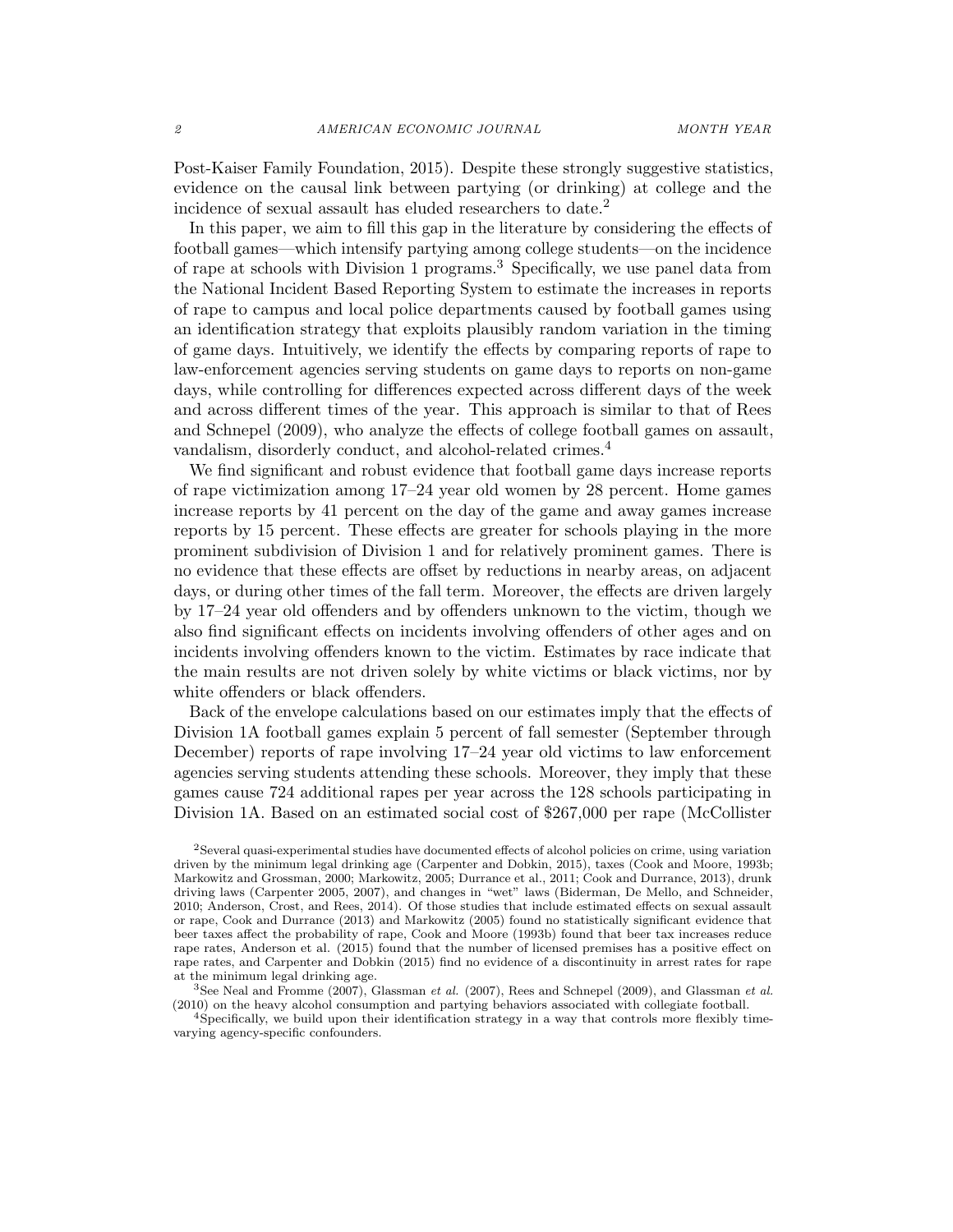et al. 2010), this implies an annual social cost of rapes caused by Division 1A games of \$193M. The estimated effects for schools participating in Division 1AA are smaller, suggesting 108 additional rapes per year across 125 schools.

The reduced-form nature of the analysis implies that we cannot say with certainty that the estimated effects on reports of rape are driven by the increase in partying associated with football games. There are indeed a number of theories on spectator violence, although to our knowledge, none of these theories explicitly discuss sexual violence.<sup>5</sup> We provide support for partying as the likely causal pathway with a parallel analysis of other criminal offenses that serve as proxies for excessive partying, including drunkenness, DUIs, liquor law violations and public order offenses. We also find that the one game outcome associated with significant increases in these proxies (upset wins) is also where we see the strongest evidence that the outcome affects reports of rape. In contrast, one of the leading theories on spectator violence, the frustration-aggression hypothesis (Wann 1993), predicts the opposite: that spectator aggression is an attempt to re-establish self-esteem following a loss, which is consistent with Card and Dahl's (2011) results examining the effects of NFL game outcomes on domestic violence. Furthermore, we find that the effects are larger-than-average for schools that have reputations as "party schools." Finally, an analysis of the timing of the impacts reveals significant effects on reports of rape the night before, during, and after home games whereas effects are only apparent after away games. This evidence is consistent with there being an effect of pre-game partying, which we would expect to be much more common for home than away games.

While we have focused thus far on how our study contributes to understanding the links between partying and sexual assault, we believe there is equal merit to the insights it provides into the effects of college football. Division 1 football is a multi-billion dollar industry that is intimately tied to the higher education system in the United States. Universities are making substantial and rapidly growing investments in this industry. Many have questioned the wisdom of such investments for a variety of reasons: nearly all Division 1 athletics programs are subsidized by their student bodies or their university's general fund (Lindo, Swensen, and Waddell 2012); there are concerns about long-run effects on players' health, including chronic traumatic encephalopathy (CTE); there is uncertainty about the amateur status of players and what constitutes fair compensation; and, finally, it is not clear how big-time sports programs affect universities and students positively or negatively—along a number of important dimensions. Most of the research in this final area focuses on student applications, student enrollment, and alumni giving in order to speak to the advertising effects of big-time sports.<sup>6</sup> Only recently have researchers taken steps to quantify the causal effects on students'

 $5$ See Branscombe and Wann (1992) and Wann (1993) for reviews of these theories, which include physiological arousal, mimicking behavior or social learning, as well as the frustration-aggression hypothesis which links self-esteem to game outcomes.

 $6$ See the Knight Commission on Intercollegiate Athletics for further discussion. For more recent work, see Anderson (2012) and Pope and Pope (2014).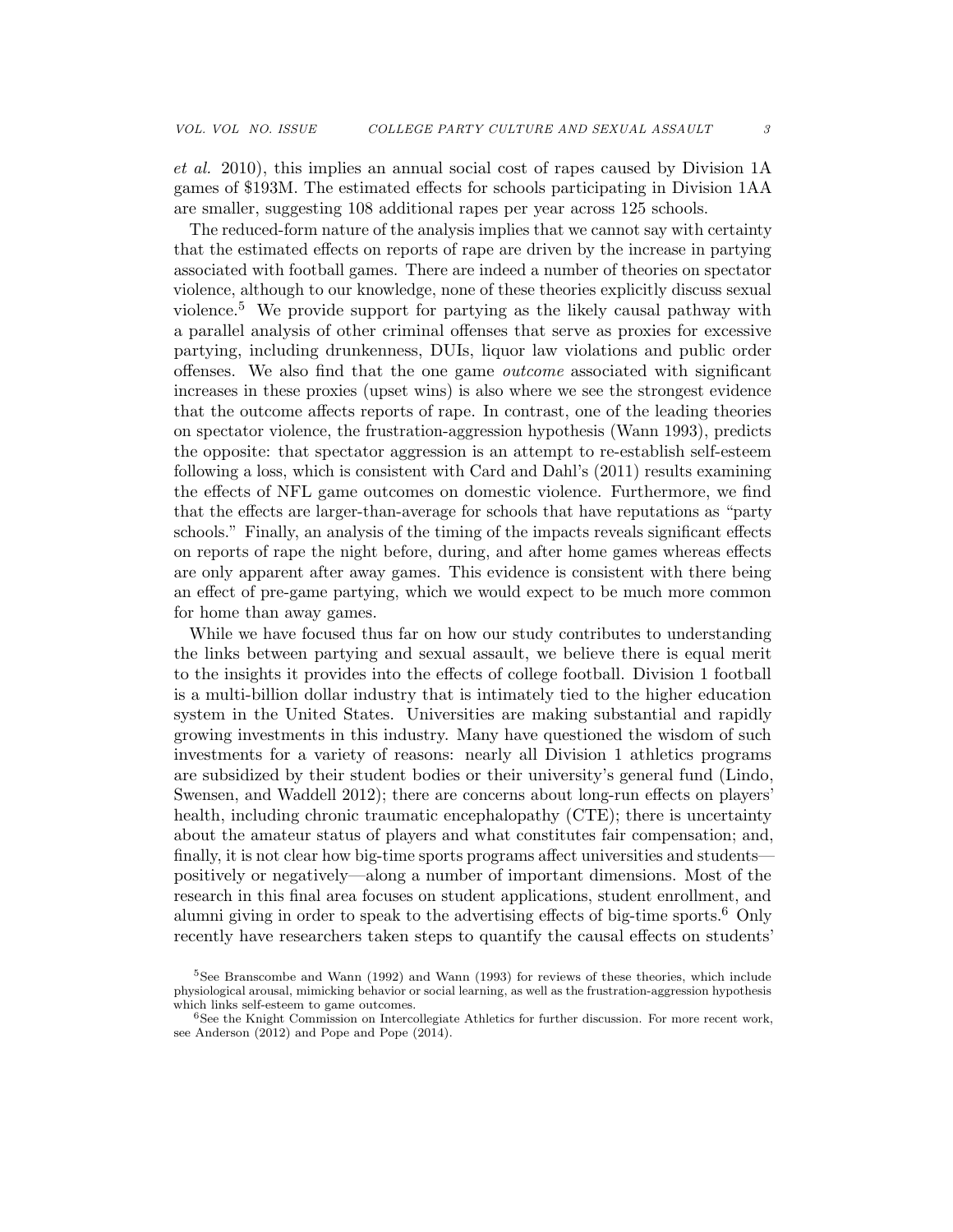experiences in college. Specifically, Lindo, Swensen, and Waddell (2012) and Hernández-Julián and Rotthoff  $(2014)$  present evidence that the success of a university's sports program impairs academic performance.<sup>7</sup> This paper adds to this literature by considering the effects of big-time sports on a social outcome that is of particular importance to student welfare.

The remainder of the paper is structured as follows. The next section provides a brief discussion about the incidence of sexual assault among college students, and what is known and what is being done to promote student safety. The following two sections discuss the data and the empirical approach that we use, including issues related to the underreporting of sexual assault. We then present the results of our analysis and discuss these results before concluding.

# I. Background on Sexual Assault Incidence and Prevention

<span id="page-3-0"></span>The oft-cited statistic that one-in-five women has been sexually assaulted while in college originally was based on the Campus Sexual Assault Study, a webbased survey of approximately 5,000 female undergraduates at two large public universities, in which 19.8 percent of seniors reported incidents of sexual assault since entering college (Krebs et al., 2009). More recently, the Washington Post-Kaiser Family Foundation Survey, a nationally representative phone survey of over 1,000 current and recent undergraduates conducted in 2015, documented similar victimization rates and the AAU Campus Survey on Sexual Assault and Sexual Misconduct, a web-based survey of over 150,000 students administered at 27 universities in 2015, documented somewhat higher victimization rates.<sup>8</sup> In terms of the most serious forms of sexual assault, 13.5 percent of senior undergraduate females and 2.9 percent of senior undergraduate males participating in the AAU survey reported that they had experienced nonconsensual penetration involving physical force or incapacitation since enrolling in college. This survey also documented that victimization rates vary considerably across universities. Although more work is needed to evaluate a broader set of universities and to address low survey response rates, there is widespread agreement that sexual assault victimization is an important social problem affecting college students, and there are a wide array of efforts under way to address it.

The federal government has played a key role in bringing attention to sexual assault victimization and shaping efforts to promote student safety.<sup>9</sup> Its guidance

<sup>9</sup>Some of the major milestones include the Campus Sexual Violence Elimination Act, which required

<sup>7</sup>See also Clotfelter (2011), who examines the number of JSTOR articles viewed (as a measure of work done by students and faculty) around the time of the NCAA basketball tournament. He finds that having a team in the tournament reduces the number of article views.

<sup>8</sup>Each of these surveys measured sexual assault by asking respondents behaviorally specific questions instead of explicitly asking whether they have been sexually assaulted and assuming an accurate understanding of what constitutes a sexual assault. The importance of this measurement approach is highlighted by a recent survey at MIT where only 65% of females who had been sexually assaulted (based on the legal definition and their responses to behaviorally specific questions) responded affirmatively to a question that explicitly asked whether they had been sexually assaulted (Massachusetts Institute of Technology, 2014).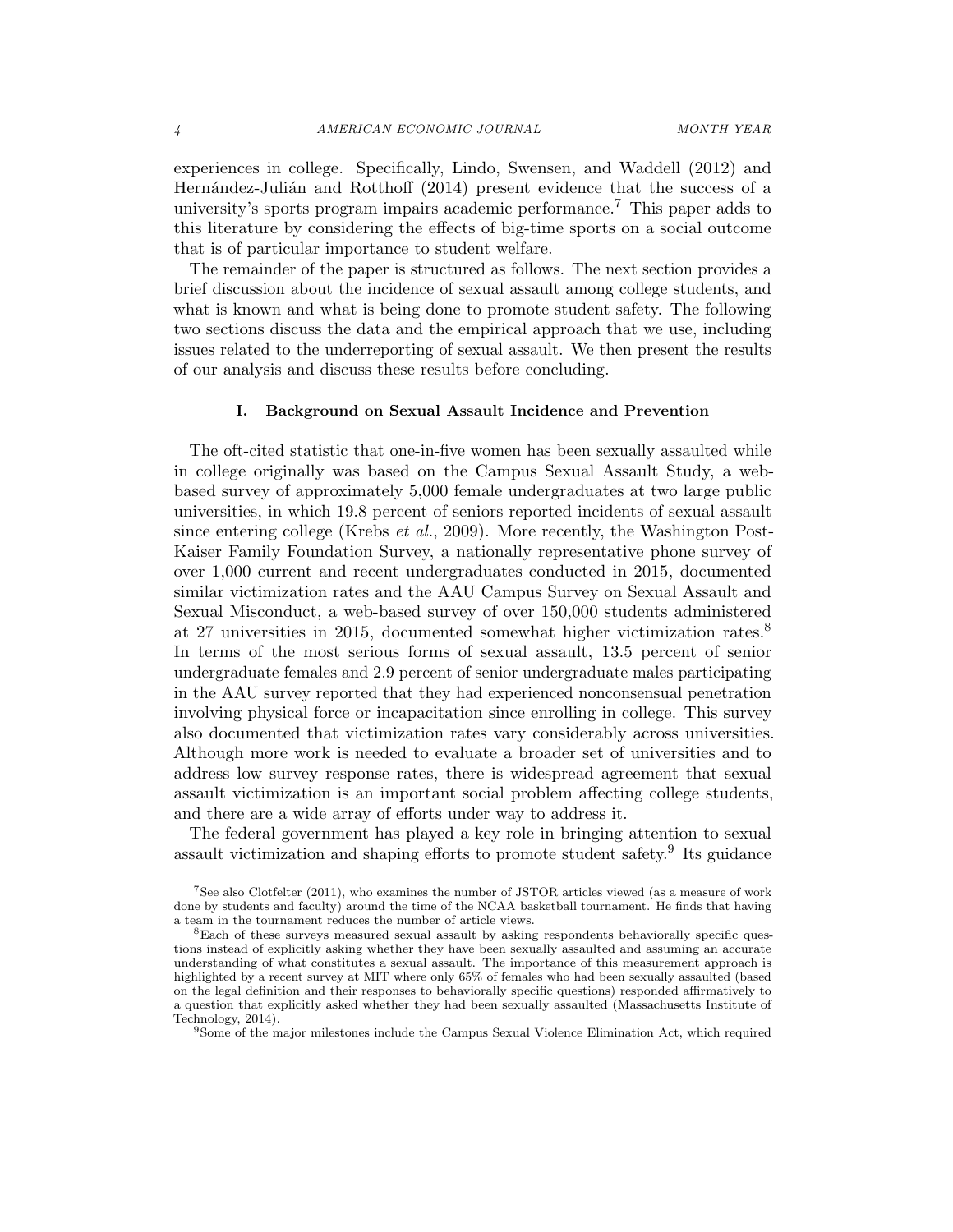for prevention efforts is based on a review of rigorously evaluated interventions conducted by the Centers for Disease Control and Prevention (CDC).<sup>10</sup> The White House Task Force to Protect Students from Sexual Assault says that this guide "points to steps colleges can take now to prevent sexual assault on their campuses," but a close reading of the guide reveals just how little is known. The two interventions in its "what works" category only have been shown to be effective among 6th–9th graders in New York City and in a rural North Carolina county, respectively.<sup>11</sup> Furthermore, bystander intervention—the type of intervention the Task Force emphasizes as being "among the most promising prevention strategies" falls under the "what might work" category because such strategies have been shown to affect risk factors associated with sexual assault but have not been shown to affect incidence rates. Alcohol-control policies and other efforts to encourage safer partying largely have been in the periphery of recent discussions about sexual assault prevention.<sup>12</sup> That said, whether such policies should feature prominently in these discussions depends on the degree to which the incidence of sexual assault is caused by the party culture associated with college and the degree to which this atmosphere can be influenced. In this study, we aim to provide empirical evidence on this issue by estimating the causal effect of football games, which often serve as a focal point for college parties, on reports of rape at schools with Division 1 programs.

## II. Data

<span id="page-4-0"></span>Our analysis uses crime data from the National Incident Based Reporting System (NIBRS) collected by the Federal Bureau of Investigation (FBI). NIBRS is a voluntary program that collects information on incidents of crime from lawenforcement agencies across the United States. The detail provided in these micro

primary prevention programs and awareness programs, expanded reporting requirements, and provided guidelines for the support of victims (March 2013); the establishment of the White House Task Force to Protect Students from Sexual Assault (January 2014); the "1 is 2 Many" and "It's On Us" campaigns; the decision to make public the list of schools under investigation for their handling of sexual violence reports; as well as the NotAlone.gov website to provide information on how to respond to and prevent sexual assault.

<sup>10</sup>See "Preventing Sexual Violence on College Campuses: Lessons from Research and Practice." Rigorously evaluation in this context is defined as randomized control trials and quasi-experimental analyses with non-immediate follow-ups.

 $11$ As described in DeGue *et al.* (2014), Safe Dates was a "10-session curriculum focused on consequences of dating violence, gender stereotyping, conflict management skills, and attributions for violence." It focused on 8th and 9th graders in a rural North Carolina county. Shifting Boundaries focused on 6th and 7th graders in New York City and involved "temporary building-based restraining orders, poster campaigns to increase awareness of dating violence, 'hotspot' mapping and school staff monitoring over a 6–10 week period."

<sup>12</sup>For example, such policies are not part of the CDC's list of "what works, what might work, and what doesn't work" despite being mentioned in its subsequent discussion as having the potential for reducing sexual violence. In addition, alcohol control policies are not mentioned in the Task Force's first report, and alcohol use is not mentioned in any of the federal government's public service announcements. The conclusion from Lippy and DeGue's (2014) review of the literature on alcohol-approaches to preventing sexual violence is that such policies may be promising but "additional research is needed to directly examine effects on sexual violence outcomes.'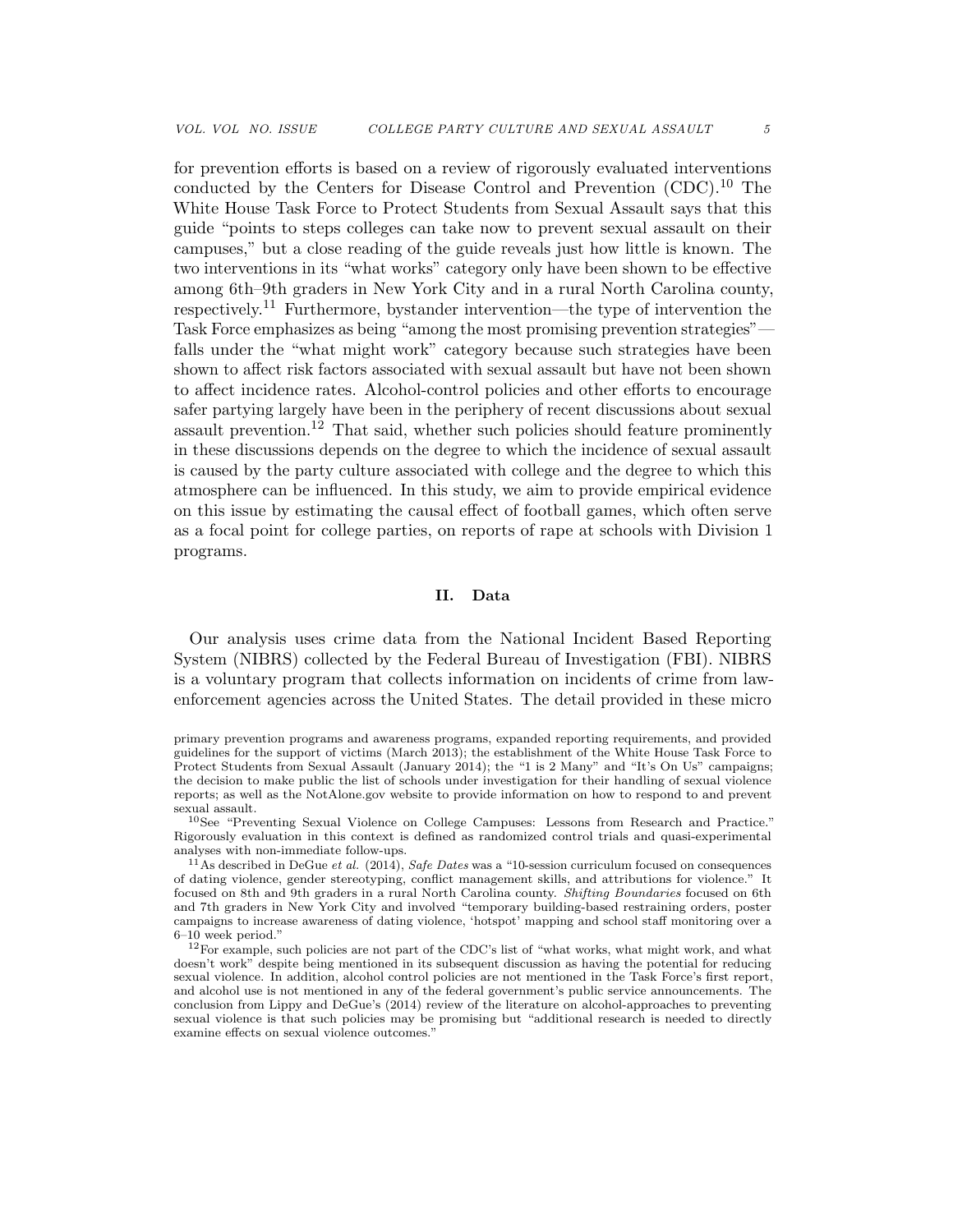data allows us to identify reports of rape that occur on or around college football game days. We use the FBI's recently expanded definition of rape, which includes both male and female victims and offenders, non-consenting acts of sodomy, and sexual assault with an object. Except where otherwise noted, our analysis focuses on reports of rape involving college-aged  $(17–24)$  victims.<sup>13</sup> We also consider incidents involving victims in different age groups, incidents involving perpetrators in various age groups, incidents involving different types of relationships between victim and perpetrator, incidents in which the perpetrator is reported to be under the influence of alcohol, and incidents involving victims and perpetrators of different races.

Participation in NIBRS has increased steadily since it began in 1991 when only three states' agencies participated. As of 2012, agencies representing 30 percent of the U.S. population across 36 states are actively reporting incidents. Our analysis is based on NIBRS data for law-enforcement agencies that serve students at universities with Division 1 football programs, including university-based agencies and municipal agencies in the same city.<sup>14 The 138</sup> such agencies in NIBRS, corresponding to the 96 universities listed in the online appendix (Table A1), are the focus of our analysis. We consider the representativeness of these universities and agencies in detail in the online appendix (Table A2). Notably, the universities included in our analysis are considerably less likely to be private as compared to the full set of universities with Division 1 football programs (15 percent versus 26 percent). They have slightly larger average enrollment (13,228 versus 12,057) and share of white students (0.74 versus 0.68). In other respects, including share of female students, retention rates, SAT scores, rates of financial aid receipt, and per-capita rape reports, the estimation sample does not differ markedly from the full set of Division 1 schools and the agencies which serve them.

We use details of incidents recorded in NIBRS to construct measures of rape at the daily level for each agency. Using data on the times and dates of incidents, we define days as spanning from 6:00am to 5:59am so that incidents are better matched to late-night activities that spill over into the morning, noting that incidence rates are highest between midnight and  $4:00$ am.<sup>15</sup> We combine these data with information compiled from sports-reference.com on the football games played by the universities with which each agency is associated.<sup>16</sup> These data

 $^{16}\mathrm{We}$  do not include bowl games in our analysis, because they are atypical and usually take place when

<sup>&</sup>lt;sup>13</sup>We choose to include 17 year olds in the analysis because of the widespread belief that college freshman at the beginning of the academic year are especially vulnerable targets for rape and we want to make sure that our analysis can capture effects on those members of this group that have yet to turn 18. We include students through age 24 out of respect for the fact that only 44 percent of firsttime bachelors degree recipients completed their degree within 48 months of their initial postsecondary enrollment; 23 percent completed between 49-60 months and 9 percent completed within 61-72 months (US Department of Education 2011). We also note that the 17-24 age range captures over 90 percent of full-time undergraduates attending schools with Division 1 football programs. Source: Authors' calculation using 2005 Integrated Postsecondary Education Data System.

 $14$ We do not use data from the handful of municipal law-enforcement agencies in cities with more than one school participating in Division 1 football (e.g., the Los Angeles Police Department).

<sup>&</sup>lt;sup>15</sup>The time-of-day distribution of reported incidents is shown in Figure A1 in the online appendix.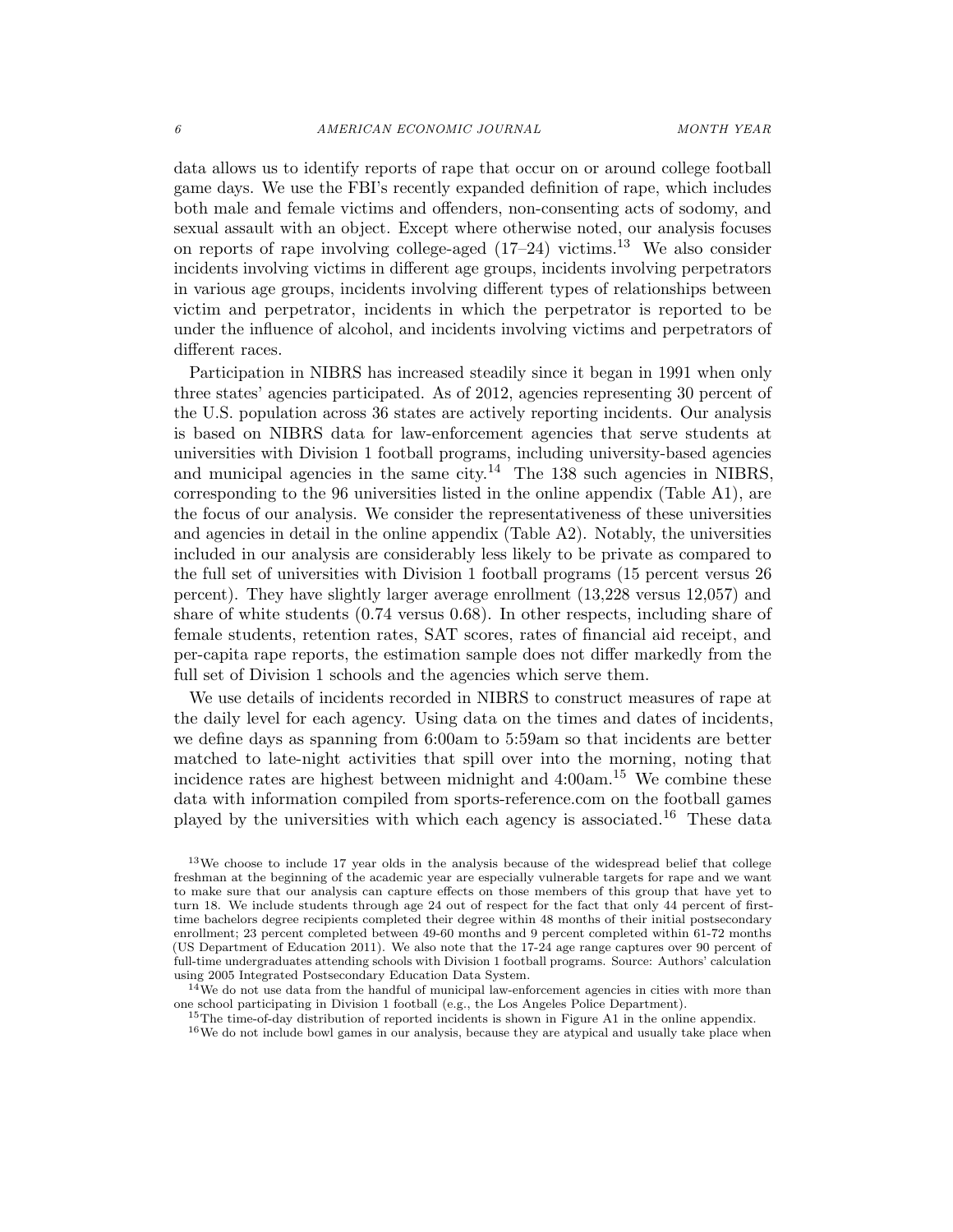include the dates of games played by each team, whether the game is home or away, and the outcome of the game. In order to further consider heterogeneous effects, we also use information from ESPN.com dating back to 2001 to construct an indicator variable for "ESPN-listed television coverage"; we think of this variable as a proxy for game prominence and for television access to view a game, because it does not appear to comprehensively cover conference-specific or local television coverage.<sup>17</sup> We also use ten-year  $(2005-2014)$  college football team rankings from football-sickness.com and information from a wide variety of websites to consider whether games against traditionally strong teams, and/or games against rivals, have comparatively large effects.<sup>18</sup> And we use Princeton Review Top Party School Rankings to consider whether the effects are relatively large at schools that are viewed as having reputations as party schools. Finally, we use the pre-game point spread predictions for each Division 1A game from covers.com to consider the degree to which the effects differ for games with different expected outcomes as well as the degree to which games with unexpected outcomes have different effects than games with outcomes that are consistent with expectations.

Ultimately, we produce a dataset at the agency-by-day level with reports of rape and indicators for whether the day is a game day for the school the agency is associated with, in addition to a host of variables to capture characteristics associated with the games played. In supplementary analyses we also consider data on alcohol-related offenses that are similarly constructed using the same sources of data. We exclude from our analyses the dates between June 1 and August 31 when students are less likely to be in town. In a similar spirit, our statistical analyses control for holidays taking place at other times of the year.

The data used in our main analysis consist of 425,190 observations. This includes 43,793 Saturdays without football games and 17,062 Saturdays with football games. The data only include 1,128 games played on other days of the week. Table [1](#page-28-0) shows daily incident rates based on these data. Notably, victims aged 17-24 comprise approximately one third of all victims reported to the agencies in our analysis. These agencies indicate one reported rape every 20 days for victims in this age range. The perpetrators involved in these incidents are split fairly evenly across

#### classes are not in session.

<sup>&</sup>lt;sup>17</sup>Of the 13,773 games included in our sample, ESPN.com lists television coverage for roughly half. Of those games, 35 percent are listed as having aired on ESPN, 25 percent on ESPN Gameplan, 9 percent on ESPN2, and 8 percent on ESPNU. They also list games televised on ABC, CBS Sports, ESPN Classic, Fox, Fox Sports Net, NBC Sports, Pac-12 Network, TBS, and Mountain West Sports. Thus the only listed conference-specific network is the PAC-12 network, while Big-Ten, ACC (Raycom Sports), Sun Belt Conference, Western Athletic conference all have their own networks and are not included. There are also other syndicated networks not included in the list (e.g., the American Sports Network recently made an agreement to cover games from Conference USA, the Colonial Athletic Association, the Big South Conference, the Southern Conference, Southland Conference and Patriot League). Some colleges (e.g., BYU) are also known to broadcast their own games, but such local coverage is not included in the ESPN list.

<sup>&</sup>lt;sup>18</sup>Football-sickness ten-year rankings are based on an algorithm that uses winning percentage, strength of schedule, winning the national championship, and participation/victory in the most prominent bowl games. Our inexact process for identifying rivals involved searches on Wikipedia, university websites, and websites dedicated to covering university athletics. We list the rivals identified for each school in the online appendix (Table A1).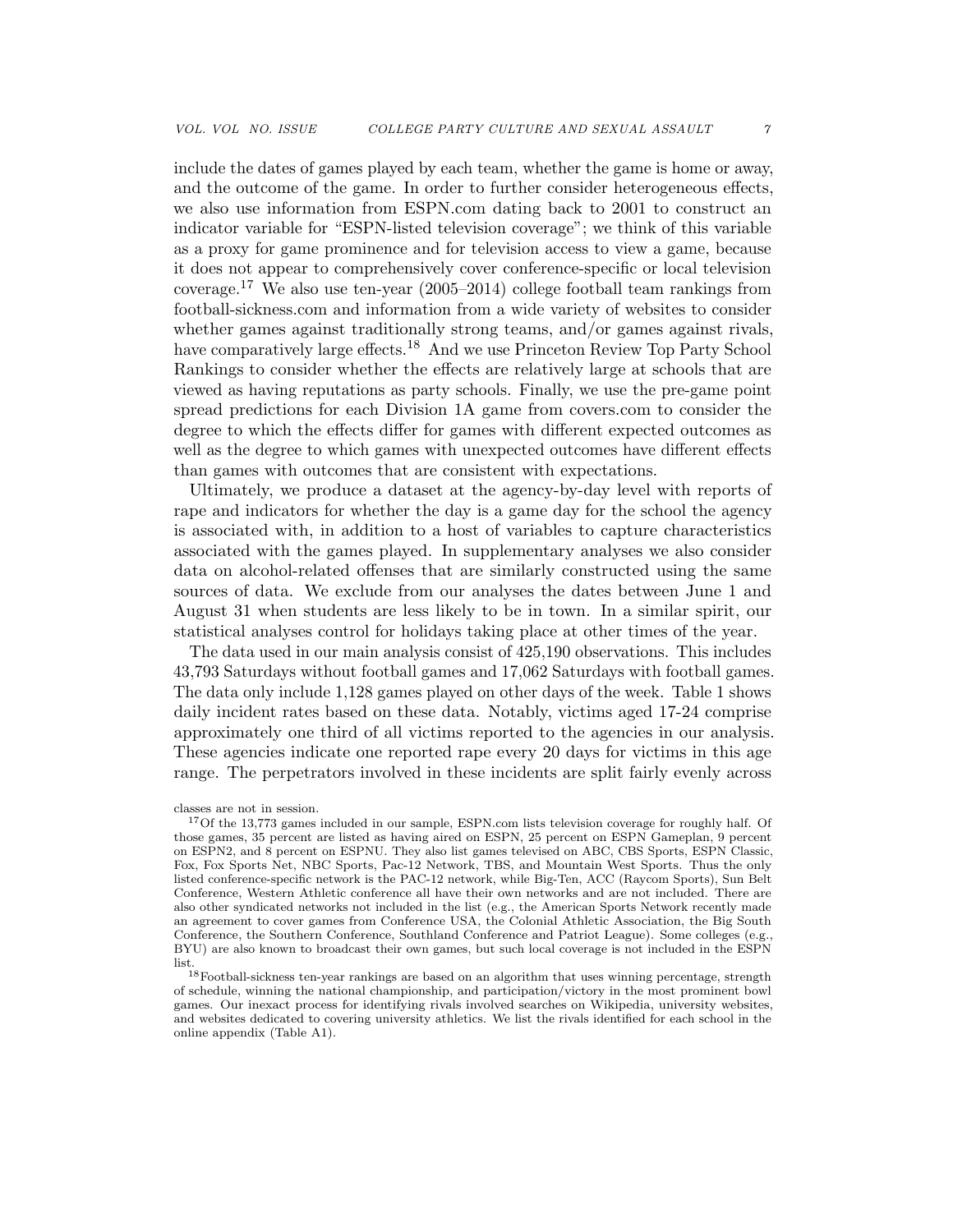the age groups 17–20, 21–24, 25–28, and other. Consistent with what is borne out in many data sets involving different types of victims, a majority of these college-aged victims (60 percent) knew the perpetrator. Approximately 20 percent of incidents involving college-aged victims specify that the perpetrator was under the influence of alcohol.<sup>19</sup>

In light of the statistics cited in the introduction regarding the prevalence of rape, we note that the incidence rates implied by NIBRS data are low. This is consistent with Kilpatrick (2007), which finds that only 12 percent of college students experiencing a rape report it to law enforcement. Students state many reasons for not reporting, including not wanting others to know, fear of retaliation, perceived lack of evidence, uncertainty about how to report, uncertainty about whether the incident constituted a crime, and uncertainty about the perpetrator's intent. In Section [III,](#page-7-0) we discuss in detail this measurement error and its implications for our analysis.

#### III. Empirical Approach

<span id="page-7-0"></span>We estimate the effects of football games played by schools with Division 1 programs using within law-enforcement agency variation over time. Our models' identifying assumption is that the proportional changes in reports of rape observed across days of the week during weeks without football games is a good counterfactual for changes that would be expected on game days in the absence of games, adjusting for expected differences across years, months, weeks, etc. Given the discrete nature of reports, and because we often have cells with zero reports, our estimates are based on Poisson models.<sup>20</sup> In particular, our baseline approach to estimating the effect of college football game days on the number of daily rape reports corresponds to the following equation:

<span id="page-7-1"></span>(1) 
$$
E[R_{act}|Gameday_{ct}, \theta_a, X_t] = exp(\beta Gameday_{ct} + \theta_a + \gamma X_t)
$$

where  $R_{act}$  is the number of rapes reported to law-enforcement agency  $a$ , which serves students at college c, taking place on day  $t$ ;  $Gameday_{ct}$  is an indicator equal to one if college c has a game on day  $t$ ;  $\theta_a$  are agency fixed effects; and  $X_t$  is a set of time-varying controls that are common to agencies; these include day-of-week fixed effects, indicators for holidays, and year fixed effects.<sup>21</sup> We calculate sandwiched standard error estimates allowing errors to be correlated over

<sup>&</sup>lt;sup>19</sup>Given that survey data indicates indicates offender alcohol use in a majority of incidents, it is likely under-reported in these data which are instead based on law-enforcement agency reports.

 $^{20}$ Like linear models, the Poisson model is not subject to inconsistency caused by the incidental parameters problem associated with fixed effects. While the possibility of overdispersion is the main theoretical argument that might favor alternative models, overdispersion is corrected by calculating sandwiched standard errors (Cameron and Trivedi 2005). Moreover, the conditional fixed effects negative binomial model has been demonstrated to not be a true fixed effects model (Allison and Waterman 2002).

<sup>21</sup>Holiday controls include dummy variables for Labor Day, Columbus Day, Halloween, Veterans Day, Thanksgiving, Christmas, New Years, New Years Eve, and Valentines Day.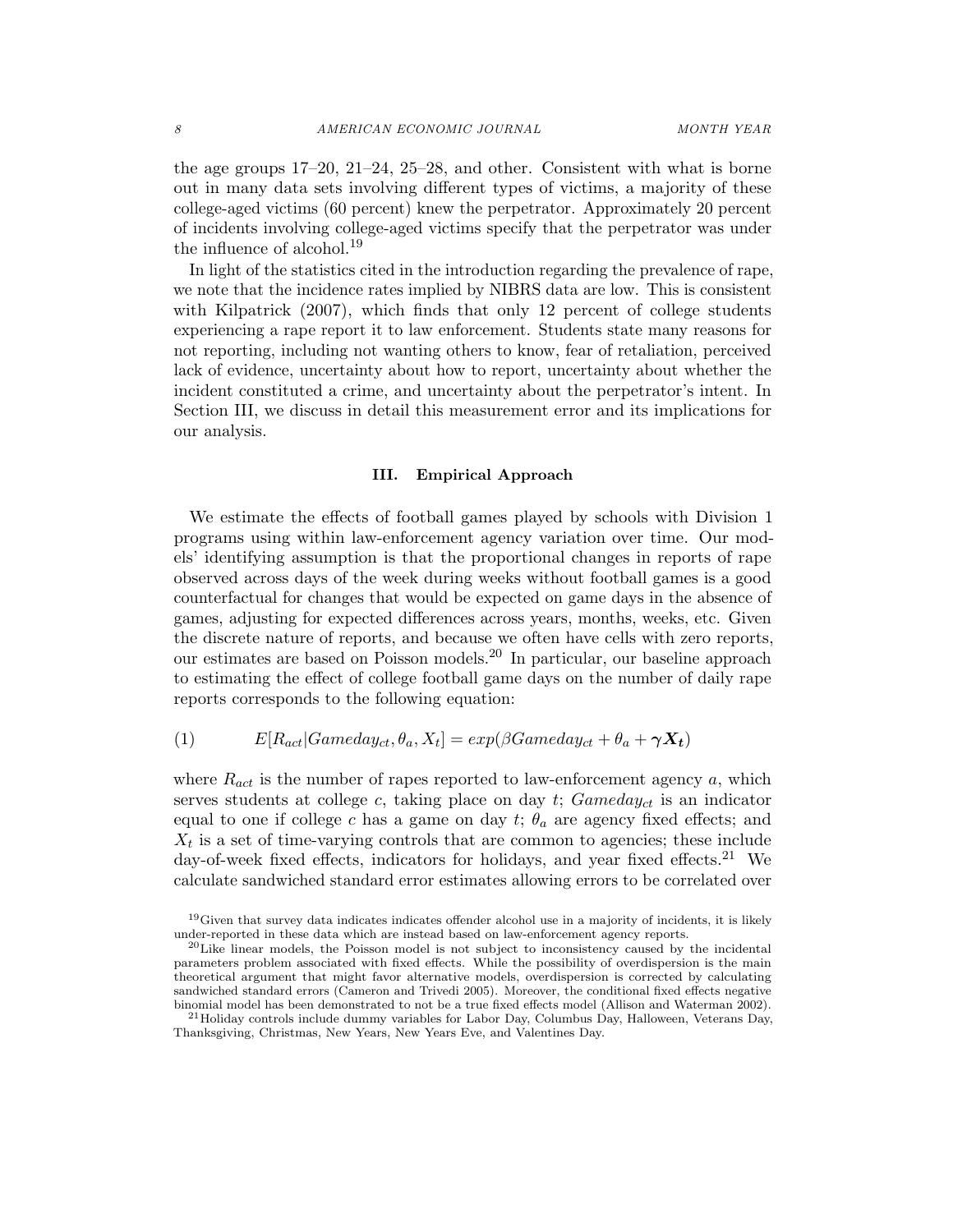time within an agency and across agencies corresponding to the same college—i.e., clustered at the college level,  $c$ . While not shown in Eq.  $(1)$ , we also include a single day lag and lead from game days to account for any short-run spillover effects.

Including law-enforcement-agency fixed effects controls for time-invariant characteristics of each police agency, and other characteristics of the local area, both of which may be related to rape victimization and the scheduling of football game days. Their inclusion ensures that the estimated effects are driven by within law-enforcement agency variation over time rather than variation across agencies. This has the potential to be particularly important because NIBRS does not provide a balanced sample of agencies and because schools vary in the number and timing with which they schedule games.

We include day-of-week fixed effects in our baseline model to address the fact that most games are held on Saturdays (94 percent of those we consider), which themselves are associated with increases in partying activities. As such, our estimates should be thought of as identifying the effects of activities associated with game days, above and beyond what is expected based on the day of the week of the game, usually Saturday. It is important to note that we can separately identify the effects of Saturdays from the effects of game days because most Saturdays during the academic year do not involve football games. That said, separate identification is possible even when restricting the analysis to weeks within the football season, because teams typically schedule "bye weeks" without games, and because some games are played on other days of the week. While our preferred approach uses all of the data during the academic year to achieve greater precision, we show that estimates based on this alternative approach support our main results.

Finally, our baseline model includes indicators for holidays and year fixed effects. The inclusion of the former is potentially important because holidays often are associated with systematic changes in the incidence of rape. If we did not account for these systematic changes, our estimates might be directly biased through the association between holidays and the days on which games are played, or indirectly biased through the day-of-week fixed effects because certain holidays fall on particular days of the week. The year fixed effects account for any aggregate annual variation in the number of reported incidents that potentially could be related to trends in game scheduling over time.<sup>22</sup>

Taken together, the control variables included in our baseline model account for potential bias driven by inherent differences across agency jurisdictions as well as spikes in sexual assault related to the day of the week, specific holidays, and the calendar year. We expand on the baseline model by progressively adding agency-by-month fixed effects, agency-by-week fixed effects, agency-by-year-bymonth fixed effects, and agency-by-year-by-week fixed effects. In so doing, we control in a flexible manner for systematic changes in the degree of partying over

<sup>22</sup>Notably, the number of games played by each university has grown since the 1990s.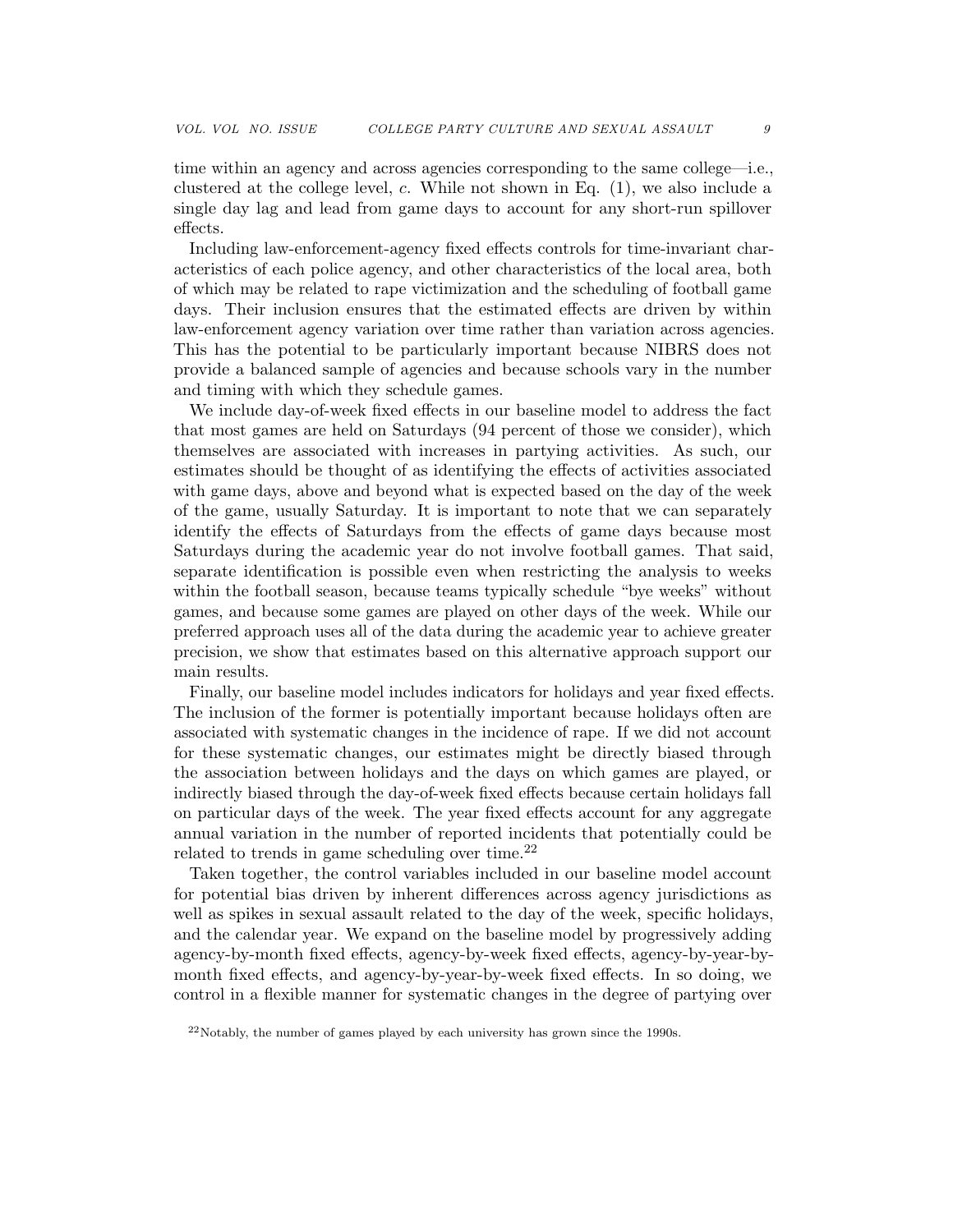the course of the year for each university. For the richest specification, which includes agency-by-year-by-week fixed effects, the estimated effects of game days are identified based on a comparison of reports to an agency on the game day to reports on other days of the same week, controlling for changes that are expected across days of the week.

Given the empirical strategy described thus far, we believe that there are two main challenges to interpreting  $\beta$  as the causal effect of game days on the incidence of sexual assault. The first challenge is that there could be spillover effects onto other areas or onto other times. Naturally, if these spillover effects are positive, then the our estimates would understate the true effect. On the other hand, if the positive effects we find are driven by sharp population flows into town and there are offsetting effects in the towns from which these individuals are drawn, our estimates would overstate the true effects overall.<sup>23</sup> Moreover, our estimates would overstate the true effects if they are driven by changes in the timing of partying to days with football games from other possible times of the year. We address these possibilities in our empirical analyses that follow by evaluating nearby areas, the days adjacent to game days, and Saturdays during the fall without games. We find no evidence that the effects we identify in our main results are offset by reductions in nearby areas, on adjacent days, or on other Saturdays during the fall. Where they are statistically significant, these estimates always indicate positive spillover effects.

The second main interpretational challenge stems from the fact that we only observe reports of rape, and reports severely understate true incident rates, as discussed in the introduction. While this sort of issue is typical for studies analyzing illicit behavior, it does imply that our estimates are appropriately interpreted as reflecting the effects of game days on reports of rape. That said, we note that the Poisson model captures proportional changes in reports of rape associated with game days, not level changes. If the activities surrounding game days do not systematically change the probability that an incident is reported to a lawenforcement agency as a rape, our estimates will correctly capture proportional changes in the actual incidence of rape.<sup>24</sup> While we cannot know for certain either way, we note that a majority of student rape victims who do not report incidents to police cite concerns about lacking proof, uncertainty about whether the incident constituted a crime, and uncertainty about the perpetrator's intent (Kilpatrick 2007). If the alcohol and other activities surrounding game days exacerbate these issues, our estimated effects on reports would understate the effects on rape.<sup>25</sup> As an indirect test of whether reporting propensities are affected, we

<sup>23</sup>See Billings and Depkin II (2011) for an analysis of the spatial displacement of crime associated with professional football and professional basketball games.

 $24$ For example, consider a constant rate at which incidents are reported equal to 10 percent and a baseline incident rate of 500 rapes, which implies a baseline reported incident rate of 50. In this scenario, a 30 percent increase in the number of incidents (150) would be reflected in a 30 percent increase in reported incidents (15).

<sup>&</sup>lt;sup>25</sup>Other stated reasons for not reporting rapes to law enforcement include concerns about privacy, fear of retaliation, uncertainty about how to report, and a belief that "the incident was not serious enough."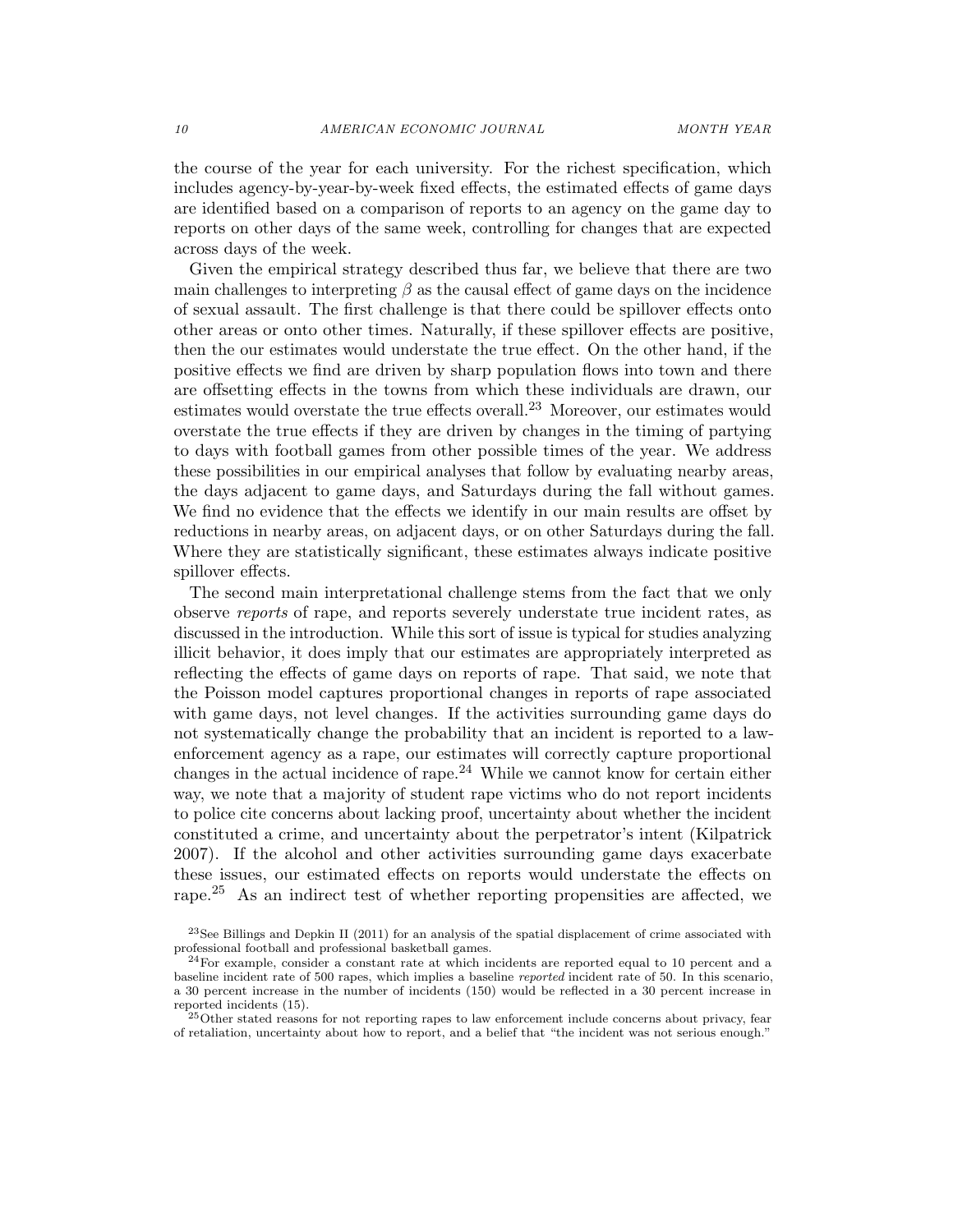analyze the probability that an incident results in arrest in our empirical analysis. This test is motivated by the notion that differential reporting of rapes could be reflected in differential arrest rates if the types of incidents reported on game days systematically differ from those reported on other days. This is obviously an imperfect test because there are other mechanisms through which arrest rates may be affected by game days. Nonetheless, these results indicate that incidents reported on game days are no more likely or less likely to result in an arrest than reports on other days.

# IV. Results

### A. Main results

Our analysis focuses on rapes involving college-aged (17-24 year old) victims, but we subsequently consider effects on other age groups. Figure [V](#page-23-0) serves as an intuitive preview to the main results. Drawing on the same data as the main analysis, it shows reports of rape per police agency across different days of the week. These daily rates are shown for weeks in which the local team played a Saturday game (either home or away) as well as for weeks in which the local team did not play a game. Weeks are defined here as spanning from Wednesday to Tuesday, so they are centered around Saturdays. The upper panel shows that reports are considerably higher on Saturday game days compared to Saturdays in weeks where there is no game. Reports are also somewhat higher for Fridays before a game day relative to other Fridays. In contrast, reports do not differ greatly between game weeks and non-game weeks on other days of the week (Wednesdays, Thursdays, Sundays, Mondays or Tuesdays). The lower panel of Figure [V](#page-23-0) considers home game weeks and away game weeks separately. The rates of reports on Saturdays are clearly highest on home game days, followed by away game days, compared with the lower rates on Saturdays in non-game weeks. The rates are also slightly higher on the days before and after Saturday home games, but not for away-game weeks. For Mondays, Tuesdays, Wednesdays and Thursdays, the rates do not differ markedly between the three series. This within-week variation in reports, and specifically how this pattern differs between game weeks and non-game weeks, is what drives our main results.

These main results are shown in Table [2.](#page-29-0) Column (1) of Panel A shows estimates corresponding to Equation (1), with the additional inclusion of a lag and a lead on Gameday. This baseline model controls for law enforcement agency fixed effects, day of week fixed effects, and holidays in order to address the potential concerns described earlier. Columns  $(2)$ – $(5)$  show results from models with progressively more flexible fixed effects to account for systematic changes in the incidence of rape across the year that are agency-specific.<sup>26</sup> While we focus our discussion

<sup>26</sup>We use the same sample in each specification, but note that the reported number of schools and agencies changes across columns. Whenever the model perfectly predicts zeros for particular observations,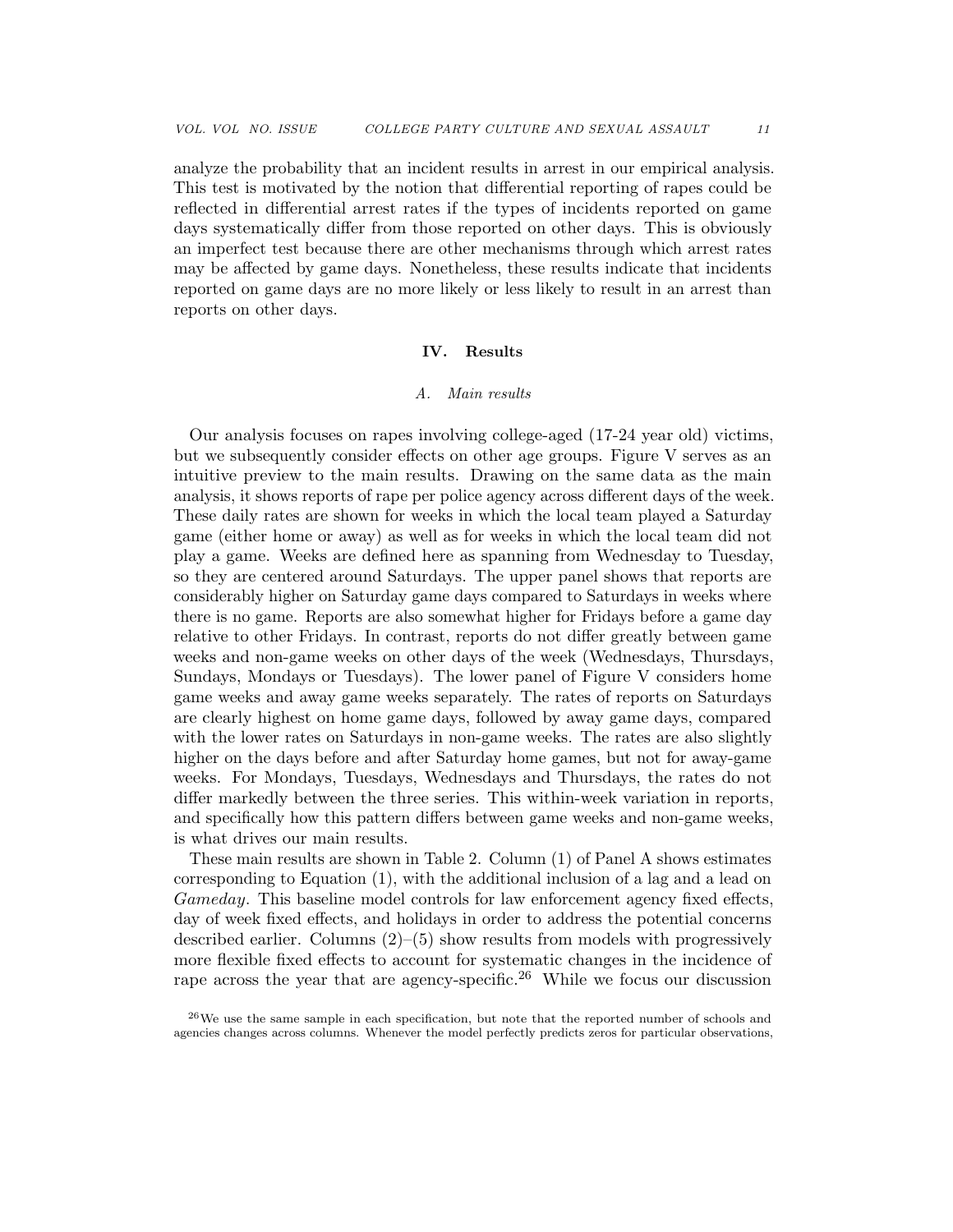and subsequent analyses on the model corresponding to Column (5), which includes agency-by-year-by-week fixed effects, the estimates vary little across these specifications. The results suggest that football games increase reports of collegeaged rape victimization by 28 percent on game days in the law enforcement agency jurisdiction areas that include the teams that played.<sup>27</sup> In each specification, the estimates are highly significant. There is also evidence of a significant but smaller lead effect—that is, reports of rape also are elevated on the day before a game, by approximately 11 percent.

As we discussed above, games may have heterogeneous effects on the incidence of rape for many reasons, but we have especially strong reasons to expect that home games and away games will have different effects. Perhaps most importantly, home games allow many students to attend, they can involve a great deal of tailgating, and they are generally more salient. Additionally, changes in the incidence rate could be driven by the inflow, or less than usual outflow, of potential victims and/or perpetrators to the area for the game. Acknowledging that we cannot separate out these mechanisms (though we will analyze spatial spillovers below) we show the estimated effects of home and away games in Panel B of Table [2,](#page-29-0) based on the same models as Panel A but replacing the Gameday indicator, its lead, and its lag, with indicators corresponding to home games and away games. These estimates indicate that rape victimization is elevated by 41 percent on home game days and 15 percent on away game days. There is also evidence of significant effects on the day before (19 percent) and the day after (13 percent) home games, but not away games.

In the online appendix, Figures A2 and A3 show residual plots which correspond to each of the ten versions of the analysis shown in Table [2.](#page-29-0) These figures are the same as Figure [V](#page-23-0) in that they depict how reports of rape vary across the different days of the week for weeks with Saturday games and weeks without games, but these figures show residualized reports of rape based on the different sets of control variables used across the columns of Table [2:](#page-29-0) Panel A plots residuals from a Poisson model with agency fixed effects, year fixed effects, and holiday controls (the control variables used in Column 1 of Table [2](#page-29-0) minus the day-ofweek fixed effects); Panel B plots residuals from a Poisson model agency with agency-by-month-of-year fixed effects, year fixed effects, and holiday controls (the control variables used in Column 2 of Table [2](#page-29-0) minus the day-of-week fixed effects); etc. Across the five panels of each figure, the pattern is extremely similar, which is consistent with the fact that the results in Table [2](#page-29-0) do not vary much across columns. The pattern is also consistent with Table [2](#page-29-0) in indicating that reports of rape are especially high on Saturdays with game days, relative to other days of the same week and relative to Saturdays without football games.

In order to better understand when the additional rapes are reported to have

those observations do not contribute to identification and the Stata module we are running drops these from the sample prior to estimation. This varies in particular according to the set of fixed effects that are included.

<sup>&</sup>lt;sup>27</sup>Percent effects are calculated as  $(e^{\beta} - 1) \times 100\%$ .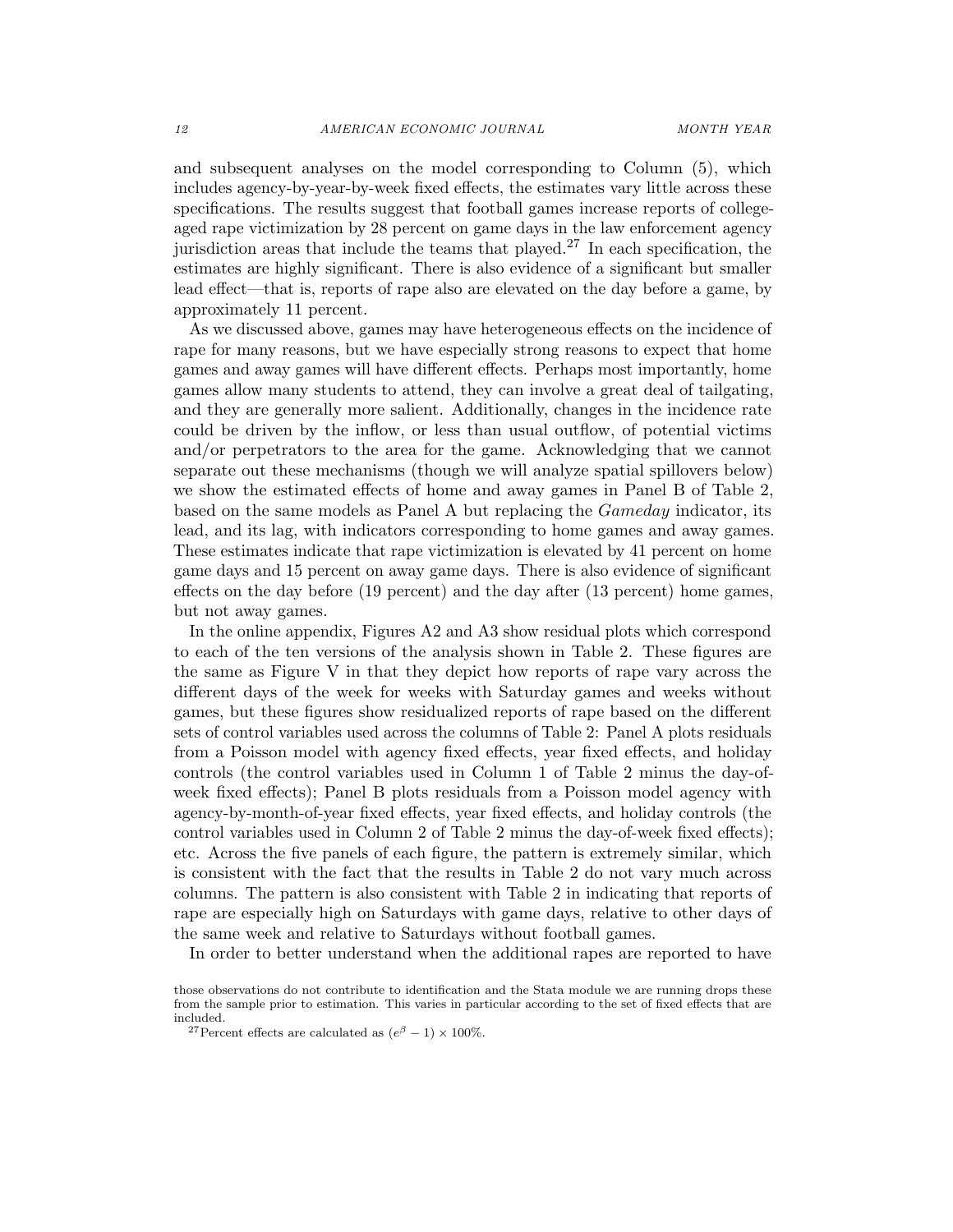occurred, which may be useful for understanding mechanisms, Figure [V](#page-26-0) presents a more detailed examination of the effects we documented previously. Specifically, this figure is based on an analysis of hourly (instead of daily) reports to agencies from 2001 forward, which corresponds to the availability of game times from ESPN.com. Estimates are based on an augmented version of the richest specification considered in Table [2](#page-29-0) that distinguishes between hours before, during, and after a game on the day of the game, and distinguishes between day and night the day before and the day after a game.<sup>28</sup> The model is also modified to control for day-of-week-by-hour-of-day fixed effects instead of day-of-week fixed effects. The results of this analysis reveal significant effects on reports of rape during home games, as well as after home games on the same day and during the night before. For away games we only see significant effects after the game on the same day. This evidence is consistent with there being an effect of pre-game partying for home games, but not away games.<sup>29</sup>

# B. Testing Threats to Validity

In this section we consider whether there are spillover or displacement effects across space and across time, the sensitivity of our main results to the dates used in the analysis, and whether there is any evidence that the estimates are driven by changes in reporting.

The estimated effects of game days on reports of rape to campus and municipal agencies serving students require careful interpretation and scrutiny given the possibility of spatial displacement and spillover effects. It is possible that the increases in reports of rape to these agencies are offset by reductions in other areas due to population flows around game days, especially for home games. Alternatively, viewership-associated partying may also increase reports of rape in nearby areas, which would cause our main results to understate the effects overall. To examine these possibilities, we estimate the effects on reports of rape to agencies that are in close proximity to Division 1 schools, excluding the campus and municipal agencies evaluated in our main results. For this analysis, we consider agencies in close proximity to the full set of schools participating in Division 1 football, as opposed to those near the schools that we are able to consider in our main analyses, which allows us to expand the number of agencies included in the analysis by nearly 50 percent.<sup>30</sup>

<sup>28</sup>As before, we define days as spanning from 6:00am to 5:59am. For this analysis we consider 6:00am to 9:59pm as day and 10:00pm to 5:59am as night. Because we have data on game start times and not game end times, we assume that games last three hours.

<sup>29</sup>In a series of related analyses, we have also investigated whether the time of day a game is played, or the day of the week on which it is played alters the magnitude of the effect. We do not report the results of these analyses due to imprecision.

 $30\,\text{As}$  we would expect, estimates based on the more restricted set of agencies surrounding the schools involved in our main analysis are less precise. However, they do provide some stronger evidence of effects on reports of rape than the estimates based on the full set of schools. That said, the statistically significant estimates are concentrated on the indicator for the day after an away game where an effect seems implausible because there is no apparent effect on the day of an away game for these agencies and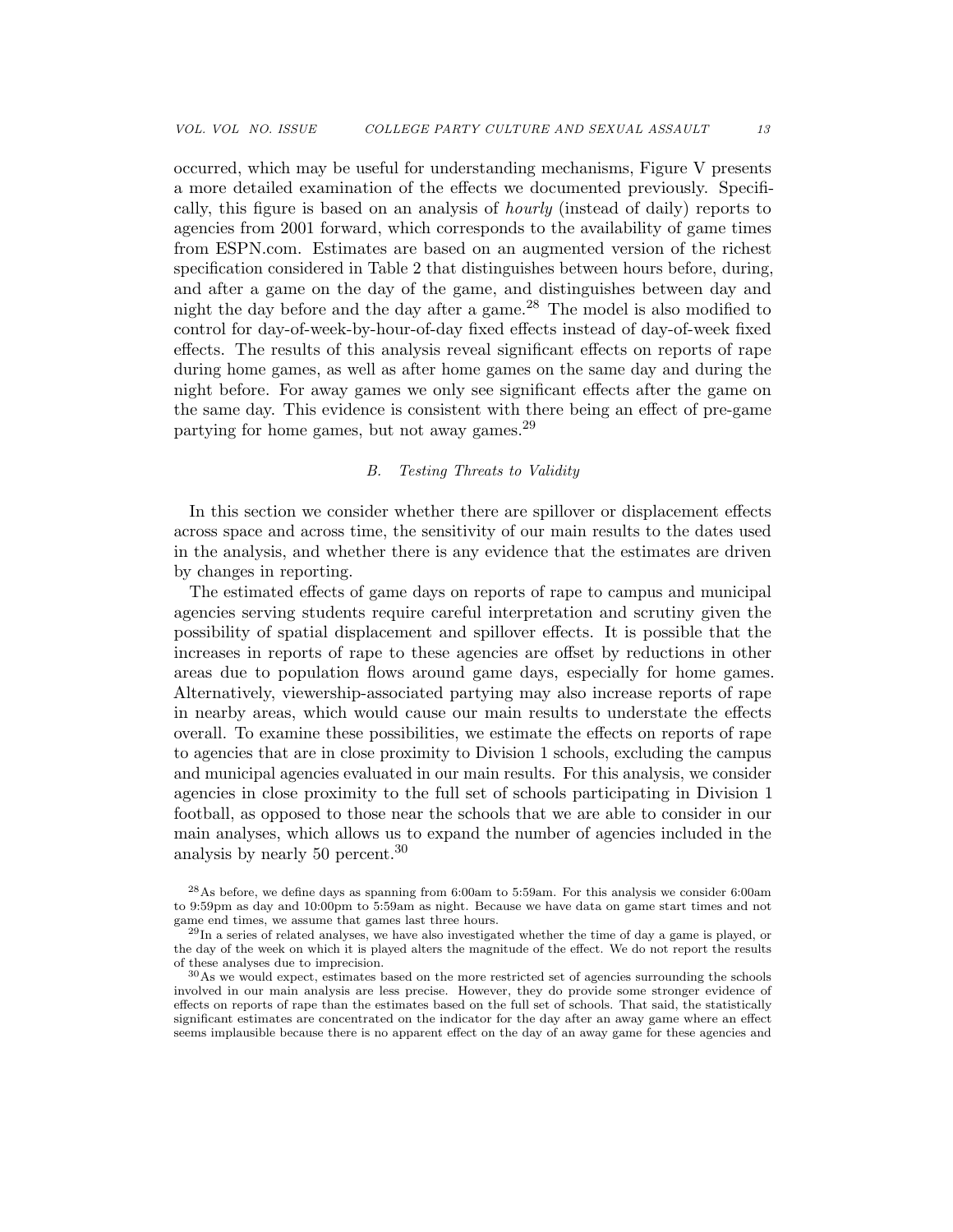The other decisions we make for this analysis are motivated by a desire to detect effects if they exist. We begin by focusing on agencies in cities that are within 25 miles of a single D1A school. This allows us to define the treatment variables in a straightforward manner and to reduce the possibility that the estimates are confounded or attenuated by games played by other nearby schools. The results of this analysis are shown in Column 1 of Table [3.](#page-30-0) In Column 2 we investigate a larger set of agencies by additionally incorporating agencies if they are within 50 miles of a single D1A school.<sup>31</sup> Column 3 takes an alternative approach to expanding on the set of agencies considered in Column 1 by additionally incorporating agencies within 25 miles of a single D1B program.<sup>32</sup> Lastly, Column 4 expands on the set of agencies considered in Column 1 by expanding both the radius and by including agencies close to Division 1B schools. Specifically, Column 4 considers agencies within 25 miles of a single D1A school, otherwise excluded agencies within 50 miles of a single D1A program, otherwise excluded agencies within 25 miles of a single D1B program, and otherwise unassigned agencies within 50 miles of a single D1B program. Across these four columns there is no consistent evidence of effects on agencies in cities that are in close proximity to Division 1 schools. The estimates tend to be close to zero and are not statistically significant any more often than one would expect from random chance when testing multiple hypotheses. Moreover, those estimates that are statistically significant are not consistent across specifications. We interpret the results of these analyses as evidence that there are no displacement or spillover effects, or that any such effects are likely to be offsetting one another or to be small. As such, spatial displacement is not a candidate explanation to explain our main results. We also note that these results are consistent with the idea that the effects are concentrated on students attending the schools, though future research using alternative sources of data will be necessary to further investigate this possibility.

We now consider the possibility of temporal displacement. Our main results suggested there are no short-term temporal displacement effects, as home games increase reports of rape the day before and the day after the game while away games only have significant effects the day of the game. However, it is possible that the increases in reports of rapes occurring on these days are offset by reductions on other days of the year. While there is no way to completely rule out this possibility, we can investigate whether there are offsetting effects on other Saturdays during the football season by estimating an augmented version of our empirical model that considers whether reports systematically deviate from their expected levels on Saturdays within the football season without games. We do so by estimating our richest model (with agency-by-year-by-week fixed effects, day of week fixed effects,

our prior analyses showed no effect the day after an away game for campus and municipal agencies serving these schools. As such, we are inclined to view those significant estimates as a statistical aberration.

<sup>31</sup>Note that this approach implies that schools within 25 miles of one school and within 50 miles of another will be included in the analysis and the agency will be assigned the closer school.

 $32\text{Note that this approach implies that agencies within 25 miles of a single D1A school and a single$ D1B school will be included in the analysis and that the agency will be assigned to the D1A school.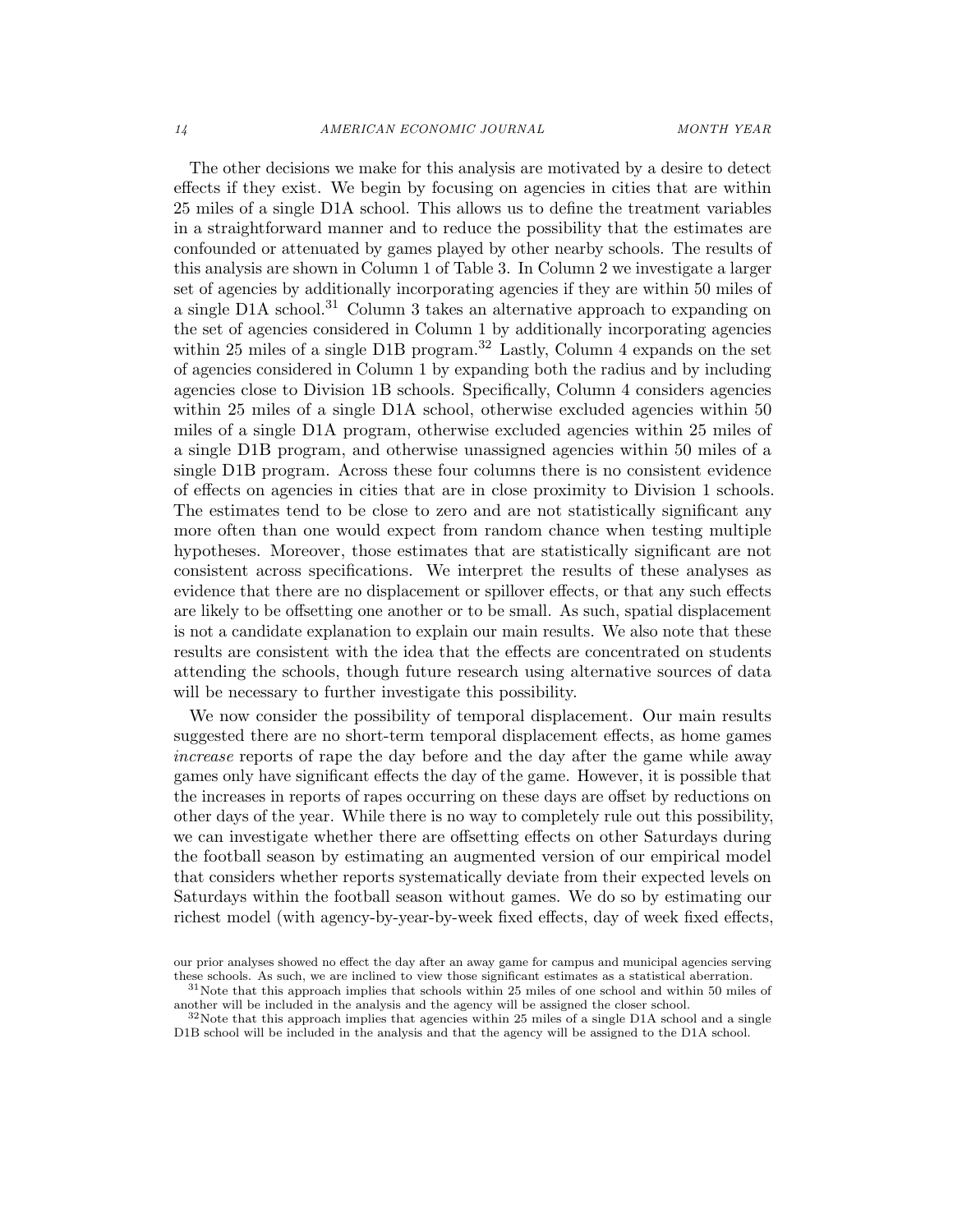and holiday controls) and including in the model an indicator for "within-season Saturday without a football game" along with its one-day lead and lag. We omit game days, along with their one-day lead and lag, from this analysis. The results, shown in Column (1) of Table [4,](#page-31-0) indicate that Saturdays without football games during the football season and Saturdays during the rest of the academic year do not differ with respect to proportional changes in reports of rape. This suggests that the effects of football games on reports of rape that we identify in our main results are not offset by opposite-signed effects on Saturdays during the season without games. As shown in Column (2), this result is robust to only considering non-game-day Saturdays within the season during bye weeks, which we do by setting the indicator equal to one only for Saturdays of weeks in which there is no game at all.

As we discussed above, our main results are based on models that exploit withinagency-week variation while controlling for day-of-week fixed effects and which use data spanning from September through May to approximate the academic year. As such, their validity relies on the assumption that day-of-week effects are the same during weeks with football games as during the other weeks of the year included in the analysis. Although it may sacrifice precision, we can relax this assumption by instead focusing on a more narrow window of dates around the football season. We present the results of doing so in Table A3 in the online appendix. These results show that the estimates are quite similar if we restrict the sample to dates in the Fall (September through December) or to dates within a six-day window around each schools regular season of football. Table A3 also shows results of analyses excluding specific months during the football season, which suggests that the effects do not vary across different times during the fall semester.

As a final test relating to the interpretation of our main results, we examine whether the probability of arrest differs for reports of rapes occurring on game days and reports of rapes occurring on other days. We do so in an attempt to indirectly test whether the types of incidents reported on game days are systematically different from those reported on other days, which might be taken as evidence that football games alter the probability that incidents are reported to the police independent of the effects on incidents taking place. At the same time, we note that other factors could contribute to systematic differences in arrest rates. The estimates, shown in Table A4 in the online appendix, are close to zero and are never statistically significant, which supports the notion that the incidents reported on game days (and the day before and the day after) are no more likely or less likely to result in an arrest than reports on other days. At the same time, we note that only 12 percent of the reported incidents in the analysis result in arrest and thus the estimates are not precise enough to rule out fairly large effects.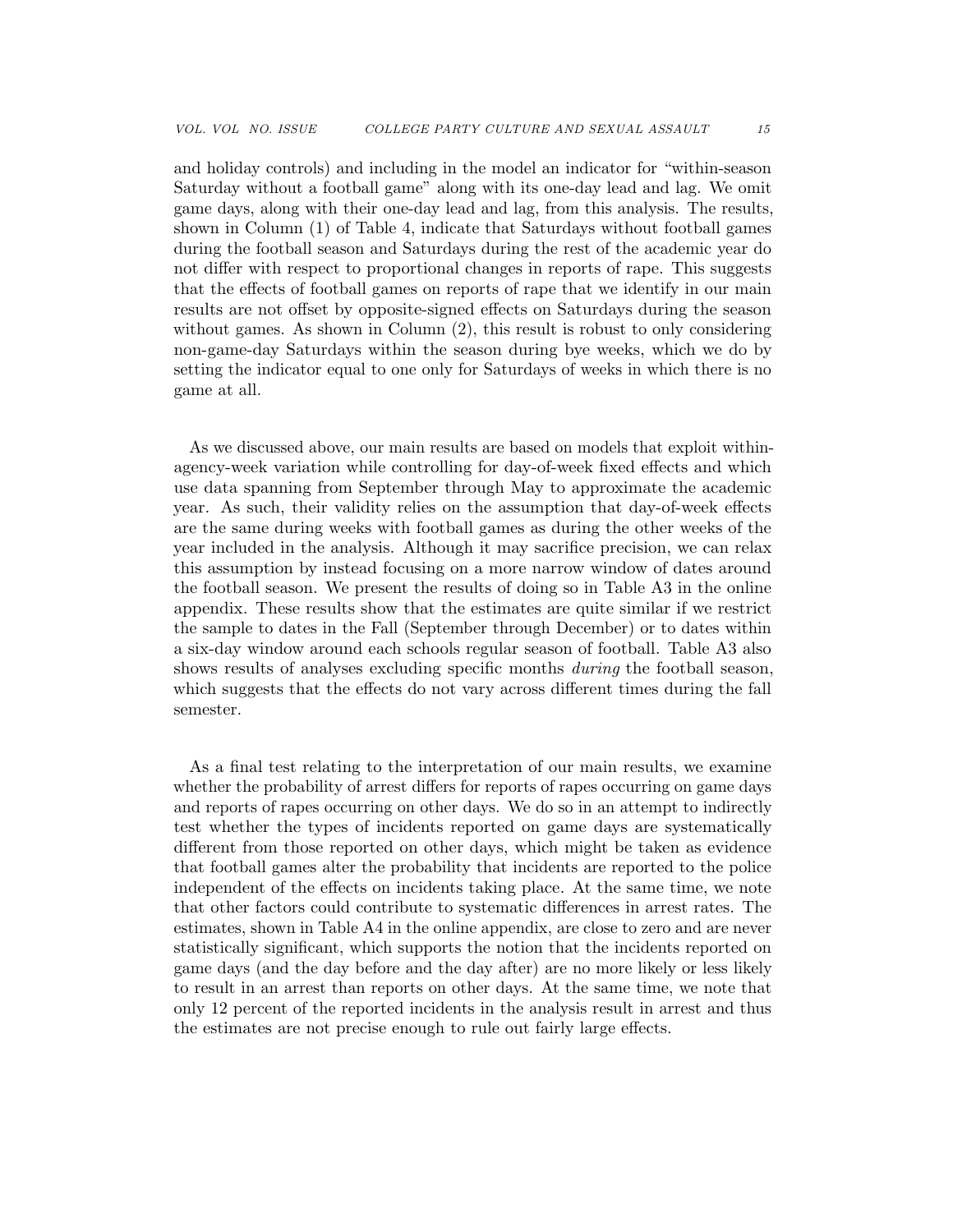#### 16 AMERICAN ECONOMIC JOURNAL MONTH YEAR

### C. Who are the victims and perpetrators?

Now we consider in greater detail the types of rape offenses that are induced by college football games. We consider heterogeneity of the estimated effects by victim characteristics, offender characteristics, the relationships between victims and offenders, and the role of alcohol.<sup>33</sup> We hypothesize that college football games increase rapes primarily because of their role in campus social life, specifically the college party culture. Thus, we expect the effects to be larger for offenses with college-aged victims and offenders. And we expect alcohol to be an important factor. In the results that follow, we show estimates based on the richest empirical model described above, which includes agency-by-year-by-week fixed effects, applied to daily agency-level data. Only the dependent variable differs across specifications, in each case considering a different subset of rape offenses. As in the main results, the estimated models include a one-day lag and lead although we do not show their estimated coefficients for brevity.

Panel A of Table [5](#page-32-0) shows the estimated effects by victims age in four-year groups for ages 17–28 and an "over 28" category. These results support our first hypothesis. For both home and away games, the estimated effect is largest for the 17–20 and 21–24 year old victim groups. We also note that the magnitude appears similar across these two groups despite the fact that only the latter group can legally consume alcohol. We also find some evidence of an effect of home games on reports of 25–28 year old victims (significant at the 10-percent level). The estimates for over 28 year olds are close to zero.<sup>34</sup> In addition to shedding further light on the characteristics of the individuals who are at elevated risk of rape victimization on game days, these results support the idea that the effects are concentrated on students, though future research using alternative sources of data that distinguish between students and non-students will be necessary to further investigate this possibility.

Panel B of Table [5](#page-32-0) again focuses on reported offenses with college-aged (17–24) victims and now considers heterogeneity across various offender characteristics. Columns (1) and (2) show the estimated effects on reports of rape involving college-aged offenders and non-college-aged offenders, respectively.<sup>35</sup> These results highlight that the effects are particularly large for reports of rape involving college-aged offenders. The point estimates indicate that home games increase the incidence of rape involving college-aged offenders and college-aged victims by 58 percent while away games increase the incidence by 15 percent. That said, the estimates shown in Column (2) indicate that there are also (smaller) effects on reports of rape involving non-college-aged offenders, at least for home games.<sup>36</sup>

 $33$ We do not show results by gender. However, we note that the main results are virtually identical if male victims are excluded from the analysis, which is to be expected because they only make up 4 percent of those reporting rapes in our sample. These results are available upon request.

<sup>34</sup>Estimates for 13-16 year olds (not shown) are also close to zero and statistically insignificant.

<sup>35</sup>15 percent of offenses are excluded due to missing offender age.

<sup>36</sup>In results not shown but available upon request, we have separately considered the effects on reports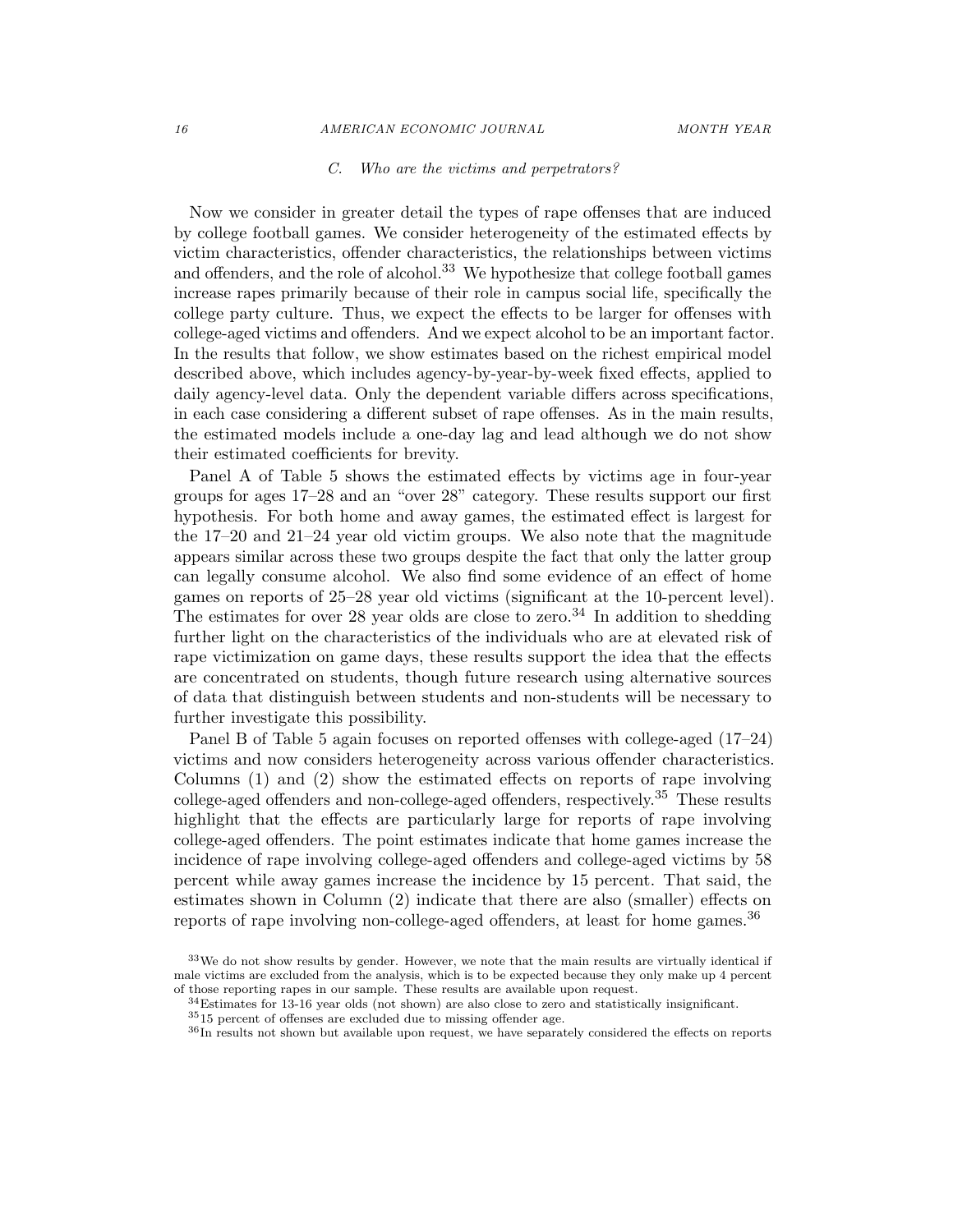Columns (3) and (4) of Panel B (Table [5\)](#page-32-0) show a summary of results by victimoffender relationship. Column (3) shows the estimated effects on reports of rape in which the offender was known to the victim, which account for 63 percent of reports. In the majority (69 percent) of cases with known offenders, the offender was an "acquaintance" or "friend" of the victim. Column (4) shows results for cases where the offender is not known to the victim, or whose identity was not recorded. These estimates suggest that the effects are considerably larger for reports of rape in which offender is unknown. In particular, they indicate that home games increase reports of rape involving unknown offenders by 61 percent; away games increase such reports by 29 percent. In contrast, these estimates indicate that home games increase reports of rape involving known offenders by 28 percent and away games increase such reports by 5 percent, although the latter is not statistically significant.

We also estimated models in which the offender was identified as having used alcohol or not.<sup>37</sup> These results (not shown, but available on request) provide suggestive evidence that football games have an especially large effect on reports of alcohol-related rapes. That said, these results should be interpreted with caution, because the activities involved with game days could affect the probability that alcohol use is recorded on a report, and on whether alcohol is involved independent of its effect on rape. We also note that offender alcohol use is likely under-reported in these data, because they indicate offender alcohol use in less than 20 percent of incidents whereas survey data indicates offender alcohol use in a majority of incidents.

Panel C of Table [5](#page-32-0) shows results by race of victim and perpetrator. The main takeaway from these results is that the effects are not driven solely by white victims or black victims, nor by white offenders or black offenders. We tend to find significant effects for each category and the estimates are not routinely greater for one group or the other.

# D. Are the effects larger for prominent teams and for prominent games?

Our focus on universities with Division 1 football teams is motivated by the idea that football games played by these universities are more prominent, generate more interest, and have larger effects on partying than games played by schools with lower-division teams. Consistent with this reasoning, we expect the reduced-form relationship between game days and reports of rape offenses to vary with team prominence. And in a similar spirit, we expect larger effects for particularly important games. Here we explore these ideas with proxies for team and game

of incidents involving narrower age groups of offenders. The results of this analysis indicated that home and away games have similar effects on incidents involving 17–20 year old and 21–24 year old offenders, but that home games have a greater effect on reports of offenses involving 21–24 year old offenders. We found no systematic evidence suggesting that any particular age group is driving the estimated effects on incidents involving non-college-aged offenders.

<sup>37</sup>Similar information corresponding to the victim is not included in the data.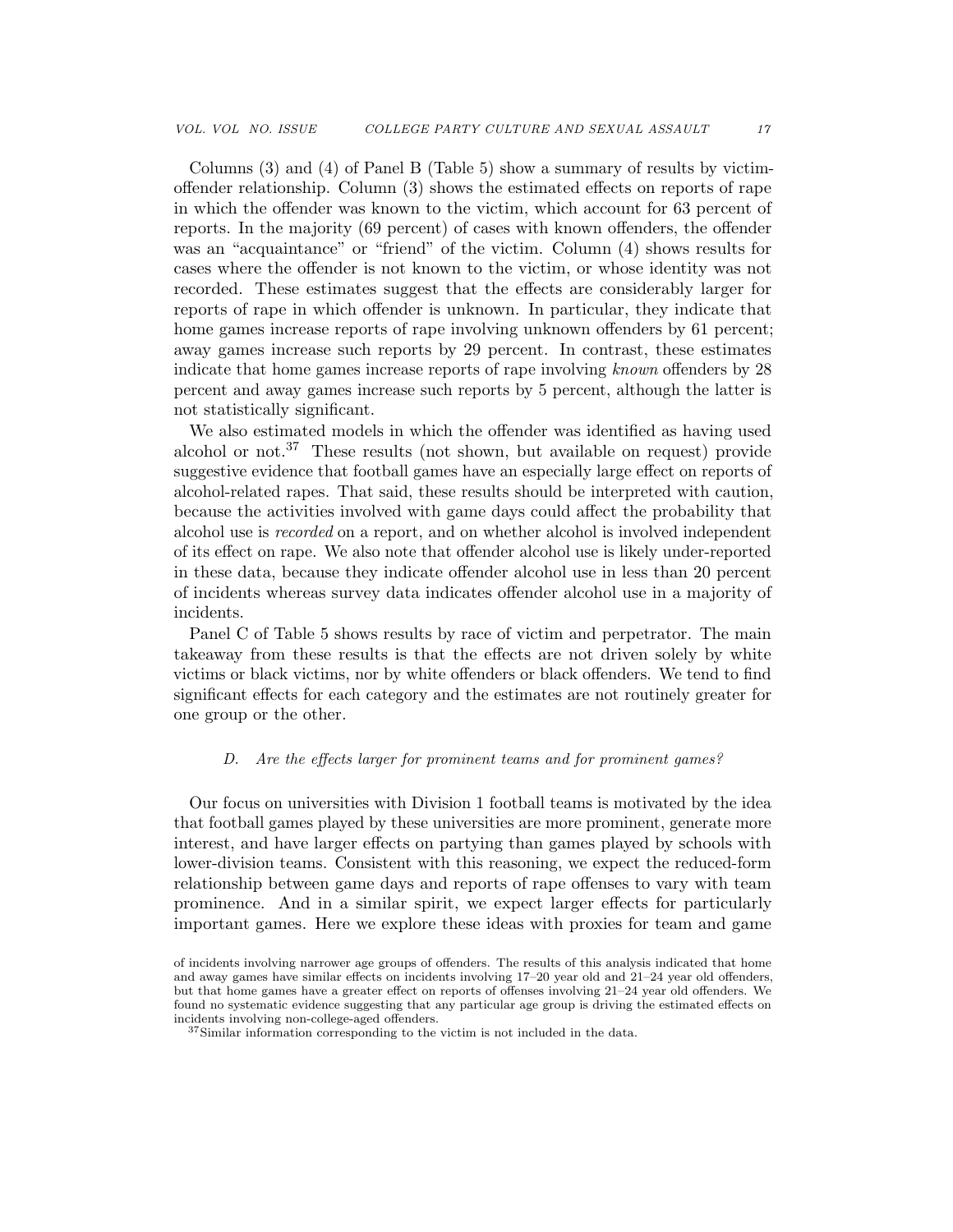prominence, focusing again on estimates from the model that includes one-day leads and lags of game days, agency-year-week fixed effects, day-of-week fixed effects, and holiday controls. We again restrict our attention to reports involving 17–24 year old victims.

All other results shown in this paper are from models that pool together all universities with Division 1 football programs, but Panel A of Table [6](#page-33-0) shows the results separately for universities in subdivisions 1A (presently called the FBS) and 1AA (presently called the FCS) and universities with Division 2 and Division 3 football programs. Division 1A is the highest level of college football, followed by Division 1AA, Division 2, and Division 3. Universities playing in higher (sub)divisions tend to attract more highly touted players, have more players drafted to the National Football League, offer more scholarships to players, have larger budgets and stadiums, are more likely to have games televised, etc. Data collected by USA Today and the Knight Commission on Intercollegiate Athletics indicate that median spending by football programs in Division 1A was \$14 million in 2013 versus \$3 million for football programs in Division 1AA. This amounts to approximately \$118,000 per player for Division 1A programs and only \$31,000 per player for Division 1AA programs.<sup>38</sup>

These results (Panel A of Table [6\)](#page-33-0) provide strong statistical evidence of elevated reports of rape to local law-enforcement agencies associated with both home and away games played by universities in Division 1A. The point estimates indicate that home games played by these universities increase rape reports by 41 percent while away games increase rape reports by 18 percent. There are smaller effects for games played by schools with Division 1AA teams: home games increase reports of rape by 31 percent while away games have no impact on the reported incidence of rape. These results are consistent with the notion that football games are less prominent at universities with Division 1AA teams than at universities with Division 1A teams and that Division 1AA games are less likely to be televised. However, we note that the estimates focusing on universities with Division 1AA teams have relatively large standard errors.

Again, while we acknowledge relatively large standard errors, the estimated effects of games played by Division 2 and Division 3 teams are never statistically significant, whether they are pooled together or considered separately.

Panel B of Table [6](#page-33-0) presents the results of our analysis of whether the effects are larger for relatively prominent games played by Division 1 teams. For this analysis we replace the home and away day-of-game indicator variables with their respective interactions with measures of game prominence: Columns (1) and (2) show results from a model that estimates the effects of games against rival opponents and games against non-rival opponents; Columns (3) and (4) show results from a model considering the effects of games against traditionally strong

<sup>38</sup>These numbers include the cost of scholarships. USA Today and the Knight Commission on Intercollegiate Athletics provide more detailed statistics, including numbers for individual universities, at http://spendingdatabase.knightcommission.org/reports.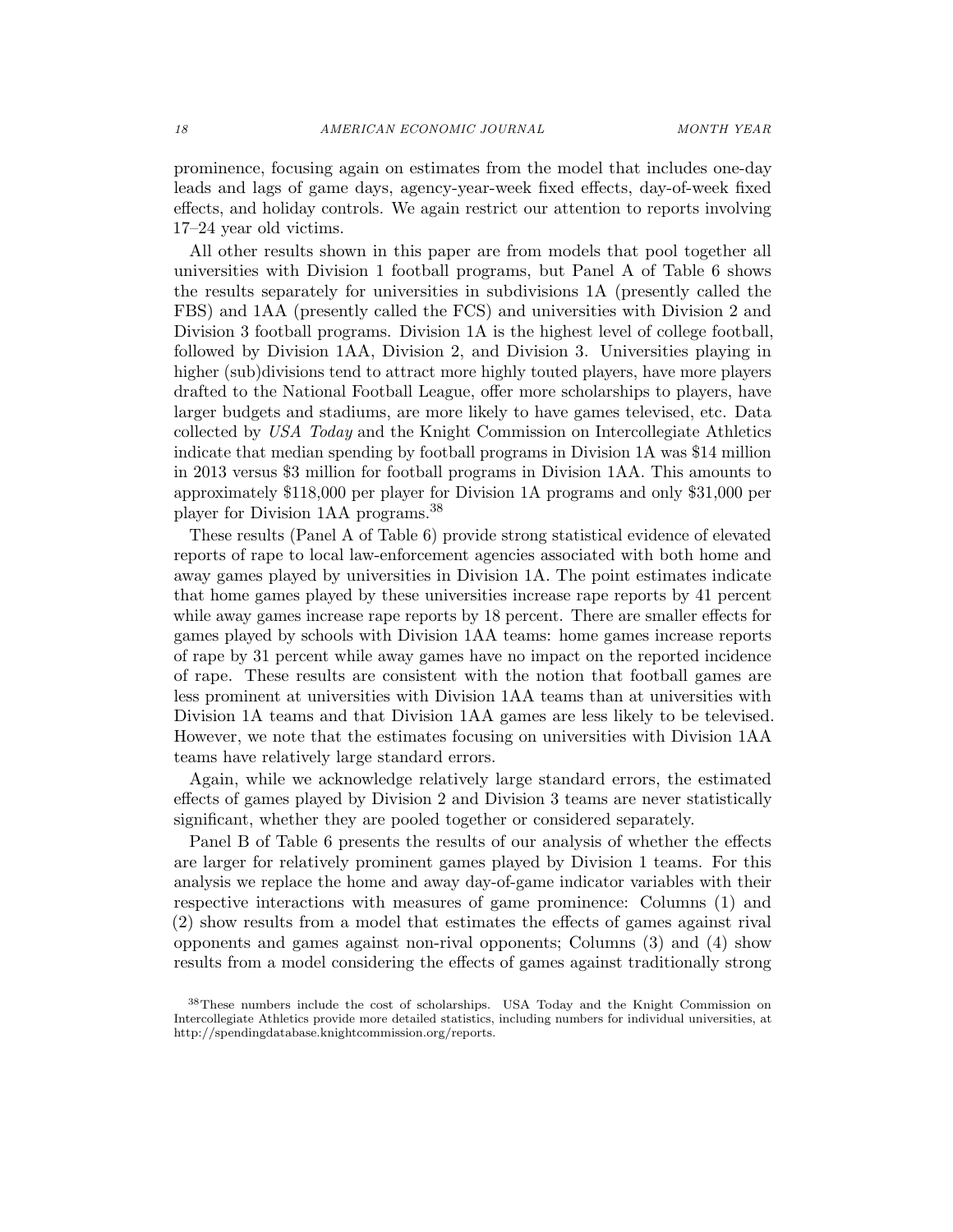teams, as indicated by their being in the top 50 of the ten-year ranking described in Section [II,](#page-4-0) and the effects of games against other teams; Columns (5) and (6) show results from a model separately considering the effects of games for which ESPN.com lists television coverage or not. This latter analysis only uses data after 2001 to correspond with the availability of the ESPN.com data. As discussed in Section [II,](#page-4-0) the "ESPN-listed television coverage" indicator should be thought of as a proxy for game prominence and for television access to view a game—it does not appear to reliably measure local television coverage.

The results shown in Columns  $(1)-(4)$  support the notion that prominent games as measured by team rivalries and games against ranked opponents—have especially large effects on reports of rape. Moreover, the differences relative to "normal games" are particularly pronounced for home games. However, the point estimates shown in Columns (5) and (6) do not suggest any meaningful difference in the effects of home games with and without ESPN-listed television coverage. This could be taken as evidence that prominent games do not have larger effects than normal games, but we note that these estimates are relatively imprecise. Furthermore, the estimated effect of away games with ESPN-listed television coverage is larger than the estimated effect of away games without ESPN-listed television coverage, and the former is statistically significant while the latter is not.<sup>39</sup>

# E. Estimated effects on "party schools" and on proxies for excessive partying

Because we motivated our study as an opportunity to address the effects of elevated levels of partying and alcohol consumption on the incidence of rape, we now consider whether the effects are systematically different for schools considered "party schools" and then document the link between football games and measures of excessive partying.

In order to classify schools as "party schools" we use the Princeton Review Top Party School Rankings, which are based on student surveys. The Princeton Review reports that schools on this list are "those at which surveyed students' answers indicated a combination of low personal daily study hours (outside of class), high usages of alcohol and drugs on campus, and high popularity on campus for frats/sororities." For our analysis we consider a school a party school if has appeared in the Top Party School Rankings at least once.<sup>40</sup> The results of our analysis of the effects of football games on reports of rape at "party schools" and "non-party schools" are shown in Panel A of Table [7.](#page-34-0) The estimates suggest that the effects (for both home and away games) are indeed larger for party schools,

<sup>39</sup>Unfortunately, there are only 38 games in our sample listed as having been televised on one of the "Big Four" stations (ABC, CBS, NBC, and Fox), making a richer analysis of televised game prominence infeasible.

 $^{40}$ We used the 20-school list published in each year from 2001 to 2012, as well as partial data from earlier years (the top ten party schools from 1995-1997 and 1999, and the top 5 from 1998). These data were obtained from various websites and news articles on the internet. Sixteen of the schools in our data are coded as party schools, all but one of which are D1A schools. These schools are highlighted in Table A1 in the online appendix.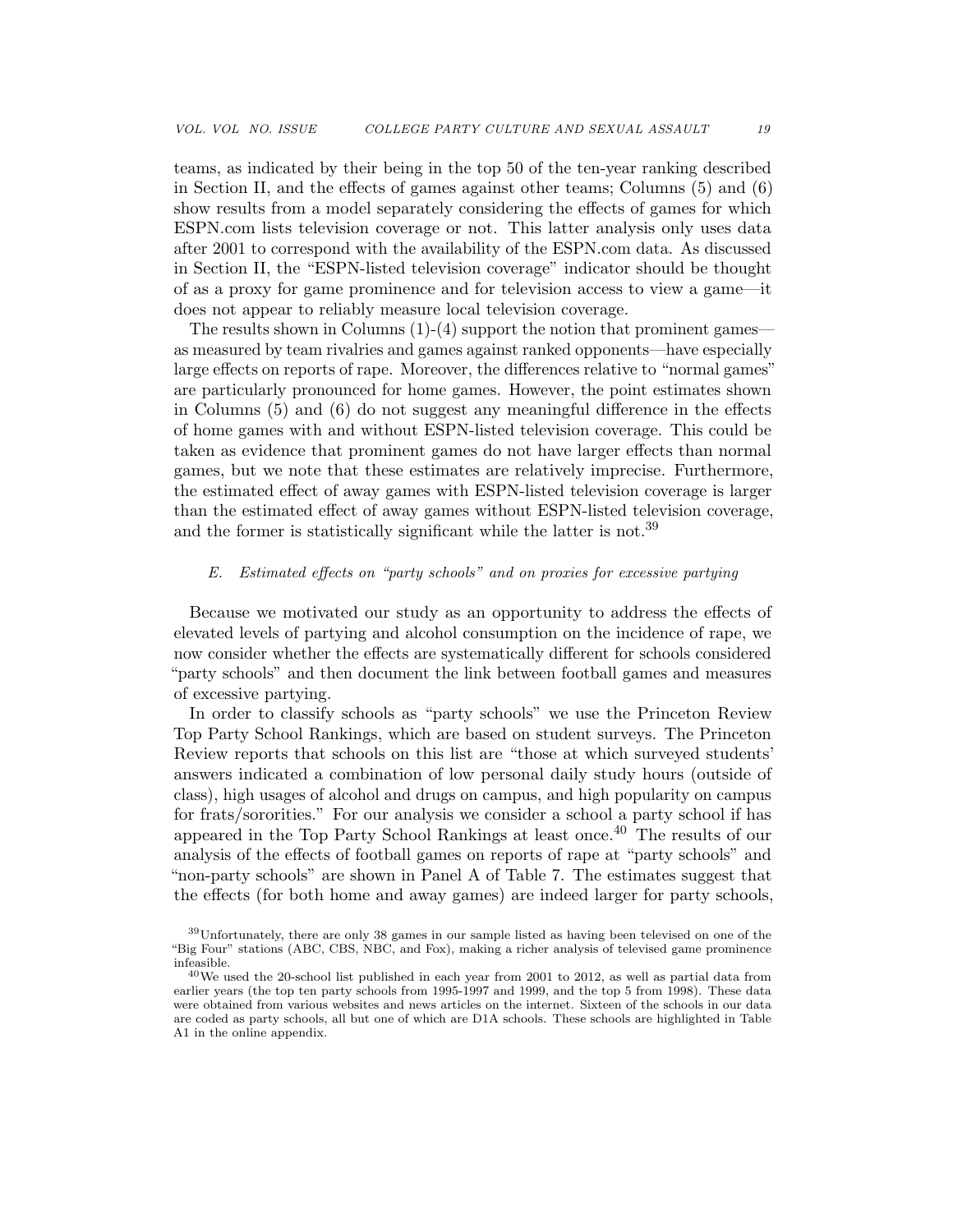whether or not we restrict the sample to D1A or all D1 schools. Specifically, the point estimates indicate that home games increase reports of rape by 70 percent on the day of the game for party schools, versus 30 percent at other schools, while away games increase reports of rape by 34 percent on the day of the game for party schools, versus an estimated effect of 12 percent at other Division 1A schools.

In order to document the link between football games and excessive partying, we focus on four categories of crime offenses (committed by 17–24 year-old offenders) recorded in the National Incident Based Reporting System: disorderly conduct; driving under the influence; drunkenness; and liquor offenses. These crimes are categorized in NIBRS as "Group B offenses," as opposed to rapes which are "Group A" offenses, so this analysis necessarily considers arrests rather than all reported incidents. Another difference between Group A and Group B crimes in NIBRS is that the time of the incident is not included for the Group B crimes. Because we cannot account for the fact that parties often extend past midnight by redefining the day to span from 6:00am to 5:59 am as we did with our analysis of rapes, our analysis of Group B offenses estimates the combined effects on the day of the game and the subsequent day. We replace the two separate indicators for the day of the game and the day after the game with one indicator for "either the day of the game or the day after the game."<sup>41</sup> Otherwise, our empirical model is the same as the one that has been the focus of our preceding analyses.

The results of this analysis, shown in Panel B of Table [7,](#page-34-0) provide clear evidence of large positive effects of game days on arrests for offenses related to excessive partying. They indicate that home games increase arrests for all four categories by approximately 80 percent over two days, disorderly conduct by 54 percent, DUI by 20 percent, drunkenness by 87 percent, and liquor law violations by 102 percent.<sup>42</sup> Consistent with the estimated effects on reports of rape, we find that away games have smaller statistically significant effects. These results are also consistent with Rees and Schnepel (2009), who also find that college football games increase the incidence of alcohol-related crimes, with especially large effects for home games, in their analysis of 26 law-enforcement agencies associated with universities participating in Division 1A football.

### F. Heterogeneity by predicted and actual game outcomes

In this subsection, we consider whether game outcomes affect reports of rape. This analysis is motivated primarily by prior findings that emotional cues—as measured by unexpected losses of National Football League (NFL) teams—precipitate family violence among residents in the team's local market area. In particular,

<sup>41</sup>We assume that the recorded date of arrest is the same as the date of incident for "on-view" arrests (no previous warrant or incident), and for "cited or summoned" arrests (i.e. not taken into custody). We exclude arrests where the individual was taken into custody based on a previous warrant or incident, because the date of arrest may not be indicative of the date of incident.

 $42$ We note that a potential threat to the validity of these estimates is that arrests may be endogenous to policing efforts, which may be affected by game days.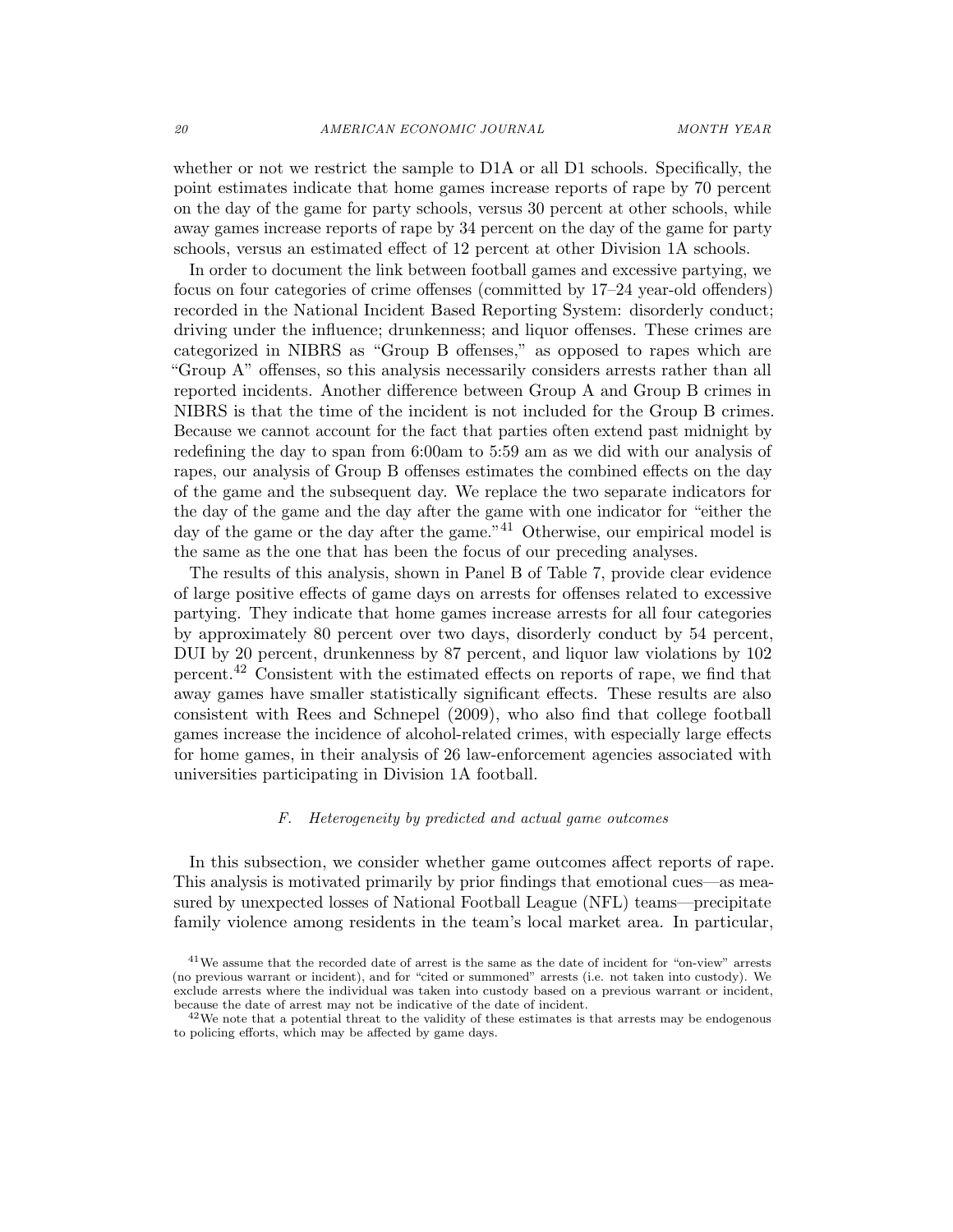Card and Dahl (2011) find that an unexpected or "upset" loss experienced by the local NFL team leads to a 10 percent increase in domestic violence. This analysis also is motivated by survey results in which 20–30 percent of students reported drinking more when their college football team wins (Lindo, Swensen, and Waddell  $2012$ ).<sup>43</sup>

Here we will ultimately follow Card and Dahl's (2011) main specification, in which additional effects of "upset" results are identified separately from the effects of games with certain predicted outcomes. The idea is that games with different predicted outcomes are likely to be systematically different from one another and game outcomes are as good as random conditional on predicted outcomes. As such, we will estimate a model that evaluates the effect of games that a team is predicted to lose, and the marginal effect of such games that end as unexpected wins. Likewise, the model will evaluate the effect of games in which the team is expected to win, and the marginal effect of those ending as unexpected losses. Finally, the model will estimate the effects of games with no clear favorite and allows the effects of these games to be different for wins and losses. Again following Card and Dahl (2011), we measure upsets using the pre-game point spread calculated by Las Vegas bookmakers to equilibrate betting markets. Because such spreads are usually missing for games contested by schools with Division 1B football programs, we restrict this analysis to schools with Division 1A programs. An upset loss is defined as occurring when the team predicted to win (by more than 3 points) loses; an upset win is defined similarly. The model otherwise follows our preferred specification, including agency-by-year-by-week fixed effects and single-day lags and leads for each game-outcome indicator.<sup>44</sup>

As a starting point, we begin by simply documenting the effects of games with different predicted outcomes, omitting the interactions with game outcomes. Table [8,](#page-35-0) Column (1) shows the estimated effects on reports of rape and Column (2) shows the estimated effects on arrests for crimes associated with excess partying. There is no clear evidence from these results that the effects of games are systematically different when a team is expected to win versus when it is expected to lose versus when it is expected to have a close match. Columns (3) and (4) show how the estimated effects of these types of games vary depending on whether the team wins or loses. Although the estimated effects of game outcomes have large standard errors and are usually not statistically significant, we note that the one game outcome associated with significant increases in arrests for alcohol-related crimes is also where we see the strongest evidence that the outcome affects reports of rape.

<sup>43</sup>The survey focuses on non-first-year undergraduate students at the University of Oregon. <sup>44</sup>The regression equation is as follows:

 $E[R_{act}] = exp(\beta_3GamedayExpectedS_{ct} \times Win_{ct} + \beta_2GamedayExpectedS_{ct} \times Win_{ct}$  $+ \beta_1 GamedayExpectedWin_{ct} \times Lost_{ct} + \beta_6 GamedayExpectedLoss_{ct}$ +  $\beta_5$ GamedayExpectClose<sub>ct</sub> +  $\beta_4$ GamedayExpectWin<sub>ct</sub> +  $\gamma X_{act}$ ), (2)

where  $\gamma X_{act}$  includes agency-by-year-by-week fixed effects, day-of-week fixed effects, and holiday controls. Whilst not shown, one-day leads and lags on each of the game-day indicators are also included.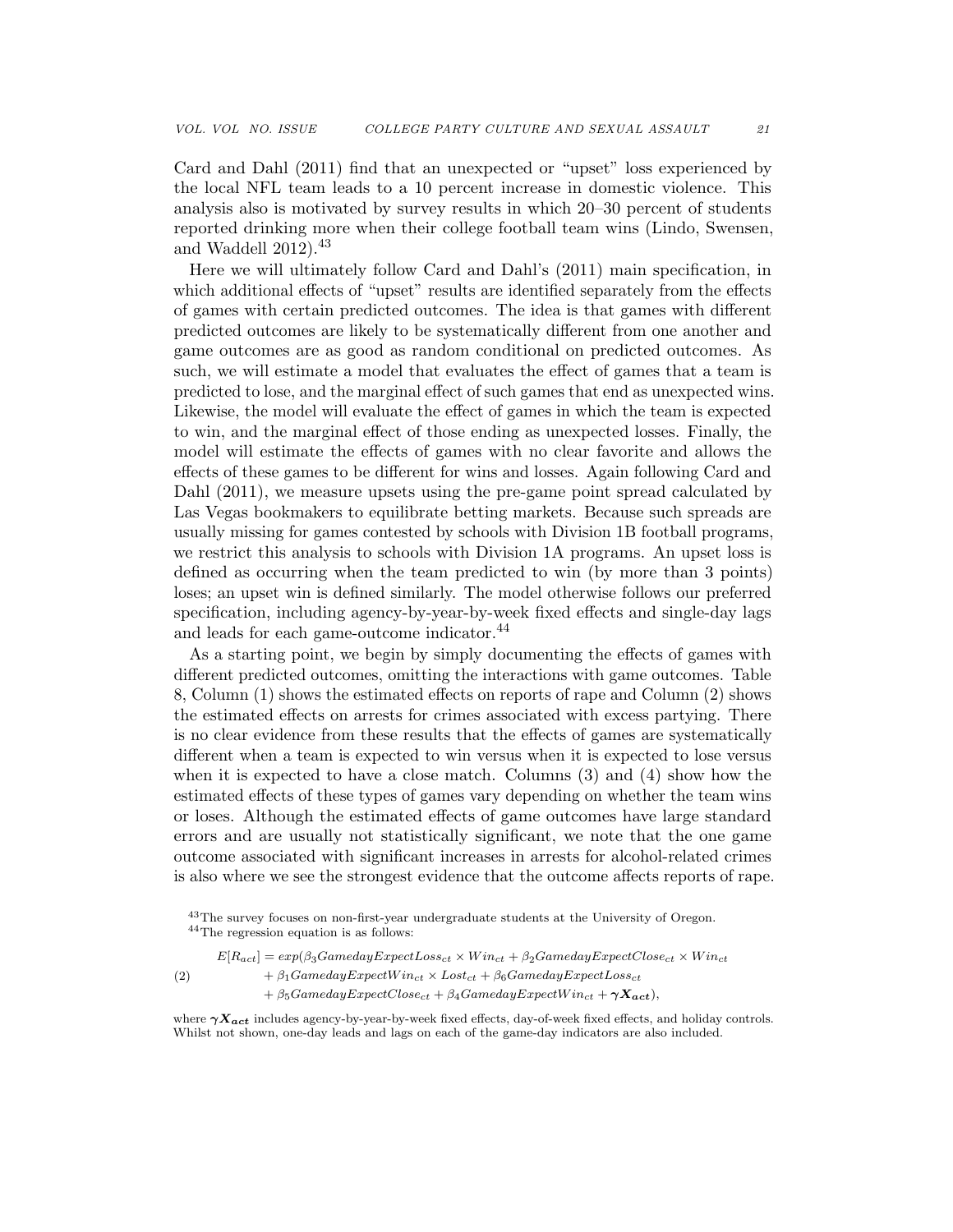Specifically, our estimates indicate that upset wins increase arrests for alcohol related crimes on the day of the game and the day after (jointly significant at the one percent level) while also increasing reports of rape on the day of the game and the day after (jointly significant at the five percent level). We do note, however, that the lead terms on the game outcomes are sometimes significant at the ten-percent level which suggests that the results of this analysis should be viewed with some caution since game outcomes should not influence pre-game behavior.

### V. Discussion and Conclusion

Our results indicate that Division 1 college football games significantly increase reports of rape involving college-aged victims. The estimates are largest for rapes in which offenders are also college-aged and are unknown to the victim. The effects are also comparatively large for schools with prominent teams (those playing in Division 1A) and for prominent games (rivalry games and games against ranked teams). For away games, the effects are only statistically significant where we can verify that the game was televised. We find similar effects on crimes associated with excessive partying: disorderly conduct, DUI, drunkenness, and liquor-law violations. Other pieces of evidence that support the notion that partying is likely to be the key mechanism underlying our main results include: our finding that the one game outcome associated with significant increases in arrests for alcohol-related crimes (upset wins) is also where we see the strongest evidence that the outcome affects reports of rape; especially large effects at schools with reputations as "party schools"; and a pattern of estimated effects on reports of rape that is consistent with there being effects of pre-game partying associated with home games.

A back of the envelope calculation based on our estimates implies that the effects of Division 1A football games explain 5 percent of fall semester (September through December) reports of rape involving 17–24 year old victims to law enforcement agencies serving students attending these schools. Moreover, based on an estimated 12 percent of student victims reporting to the police (Kilpatrick, 2007) and 6 percent of police reports involving false allegations (Lisak et al. 2010), our estimates indicate that the activities surrounding Division 1A football games cause 724 additional rapes of college-aged victims per year across 128 universities.<sup>45</sup> Based on an estimated societal cost of \$267,000 per offense (McCollister et al. 2010), these numbers imply a social cost of rapes induced by Division 1A football games of \$193M each year.<sup>46</sup> Back-of-the-envelope estimates for the effects of

<sup>45</sup>These calculations are based on the estimated effects the day before, the day of, and the day after a home (away) game equal to 23.4 percent (3.5 percent), 42.0 percent (17.8 percent), and 12.2 percent (-9.3 percent), respectively; baseline daily incident reports equal to 0.085, 0.084, and 0.051 for the day before, the day of, and the day after a game (the average number of reports to campus or municipal agencies on Fridays, Saturdays, and Sundays during weeks without a Saturday game); and 751 home games played in 2014; 799 away games played (including neutral-site games) in 2014.

 $46$ Note that we have adjusted the cost estimate reported in McCollister *et al.* (2010) for inflation to put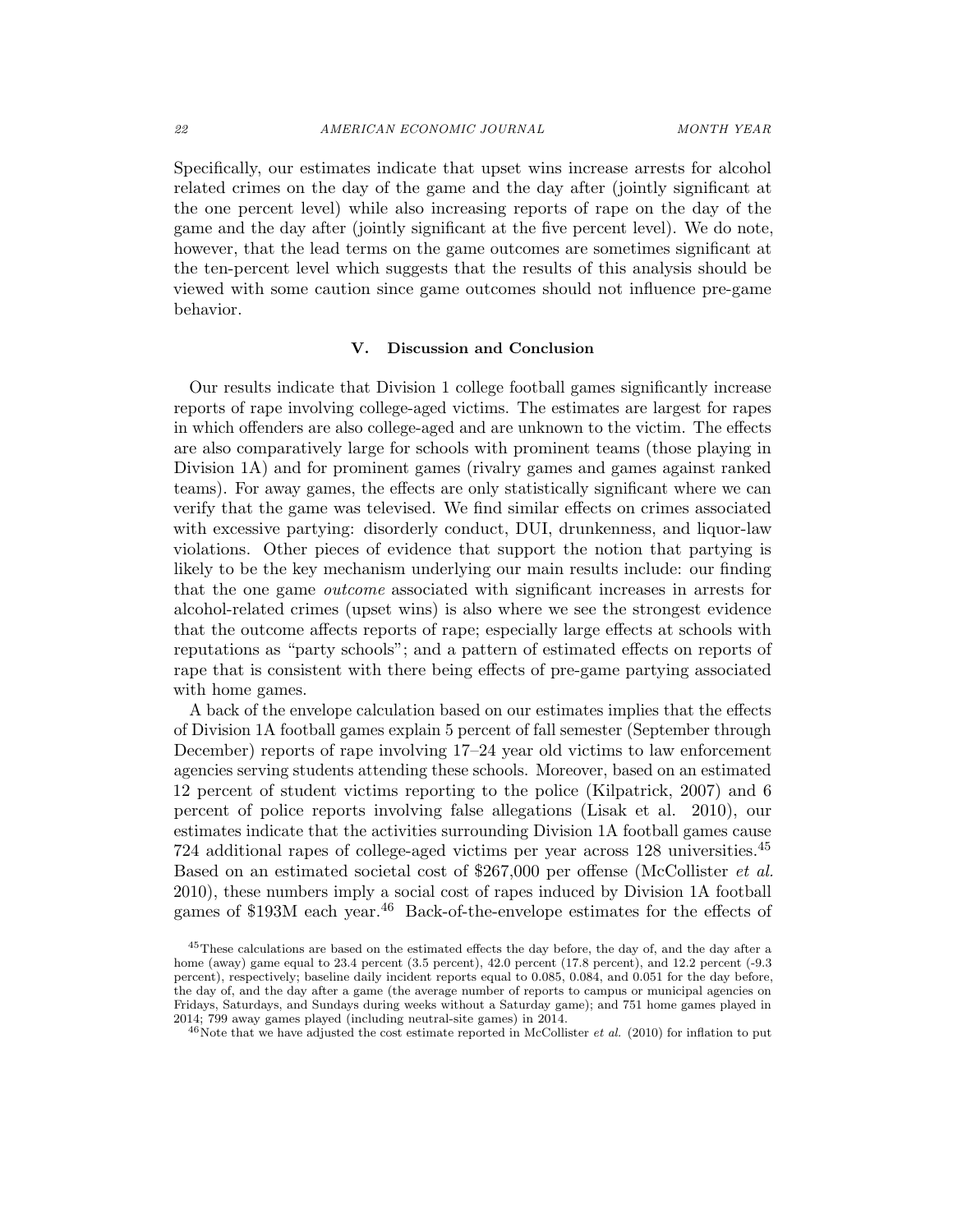Division 1AA football games are much smaller—they suggest an additional 108 rapes per year across 125 schools, which implies a social cost of \$29M.<sup>47</sup>

We view the results of our analyses as having several implications for policy. Most directly, they contribute to a more complete understanding of the nonpecuniary costs associated with college football, which is relevant to ongoing debates about the merits of universities continuing to invest in Division 1 sports programs. While there are likely to be benefits to having a university's football team participate in the most competitive division and otherwise playing relatively prominent games, our results indicate that such games have especially large costs in terms of sexual violence victimization. It will be important for future research to consider the degree to which it is possible to reduce or eliminate these costs by making football games less prominent, through game-day-specific policies (such as those relating to the tailgating and alcohol sales inside stadiums), or through broader university policies and initiatives (such as those relating to alcohol and sexual assault).

More indirectly, our study contributes to policy discussions by providing evidence that spikes in the degree of partying at a university increase the incidence of rape, which suggests that efforts to avoid such spikes (or to avoid such large spikes) could serve to reduce the incidence of rape. As we discussed in Section [I,](#page-3-0) policies relating to partying and drinking have not featured prominently in discussions about how to reduce the incidence of rape, perhaps out of concern that ascribing an important role to such policies might serve to minimize the degree to which perpetrators are viewed as being responsible for their crimes. Nonetheless, some universities have recently implemented these types of policies in an effort to address problems of sexual violence. Specifically, in January of 2015, Brown University banned alcohol at fraternity parties (and all other events in campus residential areas) in response to sexual misconduct allegations including sexual assault and drink spiking, while Dartmouth College cited the inter-relatedness between high-risk drinking and sexual assault when it banned hard liquor on campus. It will be critical for future work to assess the degree to which these sorts of policies have their desired impacts on the incidence of rape.

the amount into 2015 dollars. These estimates of the average cost of rape are not specific to college-age victims, for whom the costs may be higher or lower. We are not aware of any comprehensive social cost calculations that are specific to college-aged victims.

 $47$ These calculations are based on the estimated effects the day before, the day of, and the day after a home (away) game equal to -1.0 percent (-0.1 percent), 30.7 percent (-1.9 percent), 17.1 percent (5.1 percent), respectively; baseline daily incident reports equal to 0.040, 0.045, and 0.027 for the day before, the day of, and the day after a game (the average number of reports to campus or municipal agencies on Fridays, Saturdays, and Sundays during weeks without a Saturday game); 811 home games played in 2014; and 731 away games played (including neutral-site games) in 2014.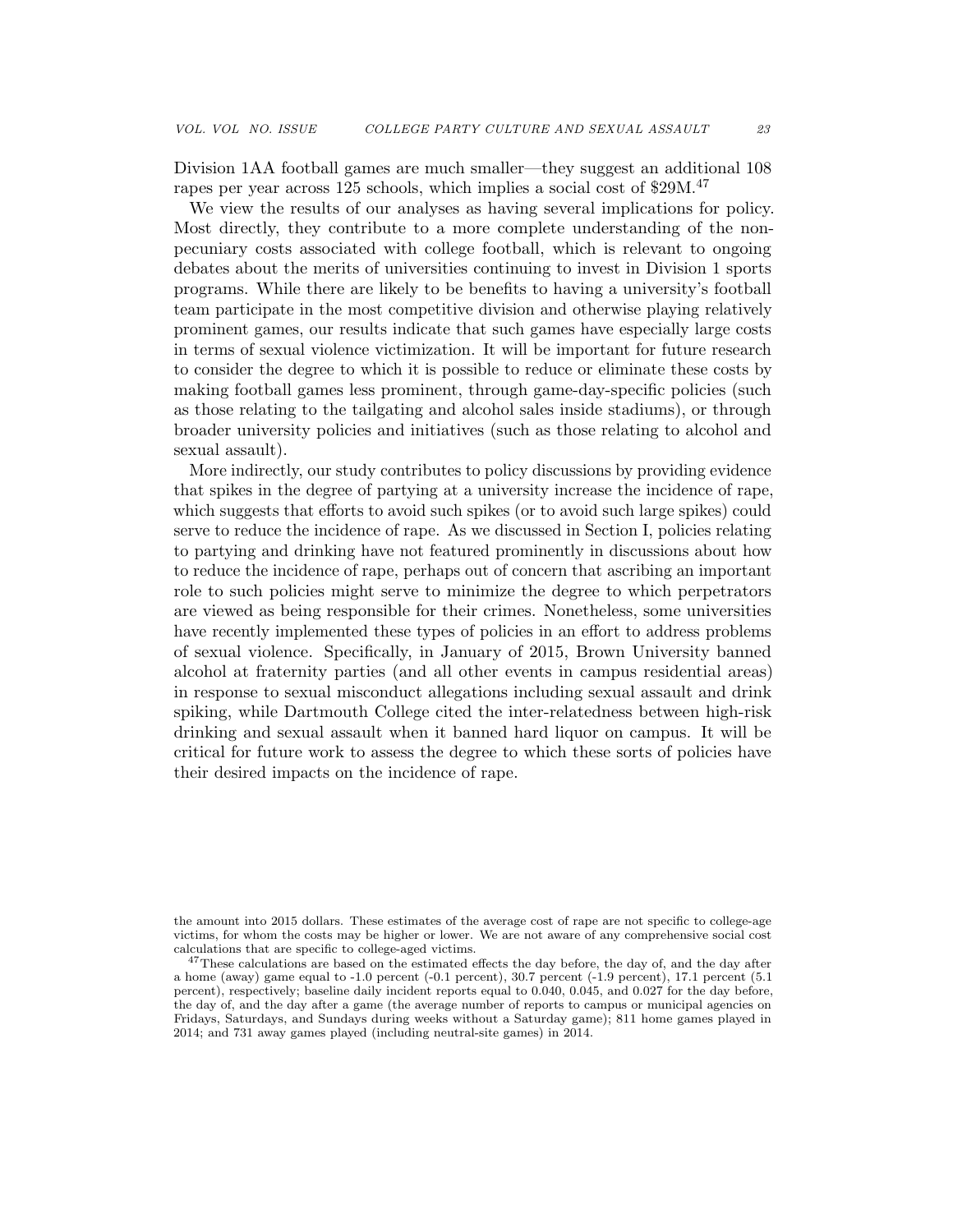### <span id="page-23-0"></span>REFERENCES

- Allison, P. D., and R. P. Waterman (2002): "Fixed Effects Negative Binomial Regression Models," Sociological Methodology, 32(1), 247–265.
- Anderson, D. M., B. Crost, and D. I. Rees (2014): "Wet Laws, Drinking Establishments, and Violent Crime," Discussion paper, Working Paper.
- Anderson, M. L. (2012): "The Benefits of College Athletic Success: An Application of the Propensity Score Design with Instrumental Variables," Discussion paper, National Bureau of Economic Research.
- Becker, G. S. (1968): "Crime and Punishment: An Economic Approach," The Journal of Political Economy, 76(2), 169–217.
- Biderman, C., J. M. De Mello, and A. Schneider (2010): "Dry Laws and Homicides: Evidence from the São Paulo Metropolitan Area," The Economic Journal, 120(543), 157–182.
- Billings, S. B., and C. A. Depken II (2012): "Sport Events and Criminal Activity: A Spatial Analysis," in Violence and Aggression in Sporting Contests, ed. by R. T. Jewell, vol. 4 of Sports Economics, Management and Policy, pp. 175–187. Springer New York.
- Branscombe, N. R., and D. L. Wann (1992): "Role of Identification with a Group, Arousal, Categorization Processes, and Self- Esteem in Sports Spectator Aggression," Human Relations, 45(10), 1013–1033.
- Cameron, A. C., and P. K. Trivedi (2005): Microeconometrics: Methods and Applications. Cambridge University Press, New York.
- CARD, D., AND G. B. DAHL (2011): "Family Violence and Football: The Effect of Unexpected Emotional Cues on Violent Behavior," The Quarterly Journal of Economics, 126(1), 103.
- Carpenter, C. (2005): "Heavy Alcohol Use and the Commission of Nuisance Crime: Evidence from Underage Drunk Driving Laws," American Economic Review, pp. 267–272.

(2007): "Heavy Alcohol Use and Crime: Evidence from Underage Drunk-Driving Laws," Journal of Law and Economics, 50(3), 539–557.

Carpenter, C., and C. Dobkin (2011): "Alcohol Regulation and Crime," in Controlling Crime: Strategies and Tradeoffs, ed. by P. Cook, J. Ludwig, and J. McCrary, pp. 291–329. University of Chicago Press.

(2015): "The Minimum Legal Drinking Age and Crime," Review of Economics and Statistics, 97(2), 521–524.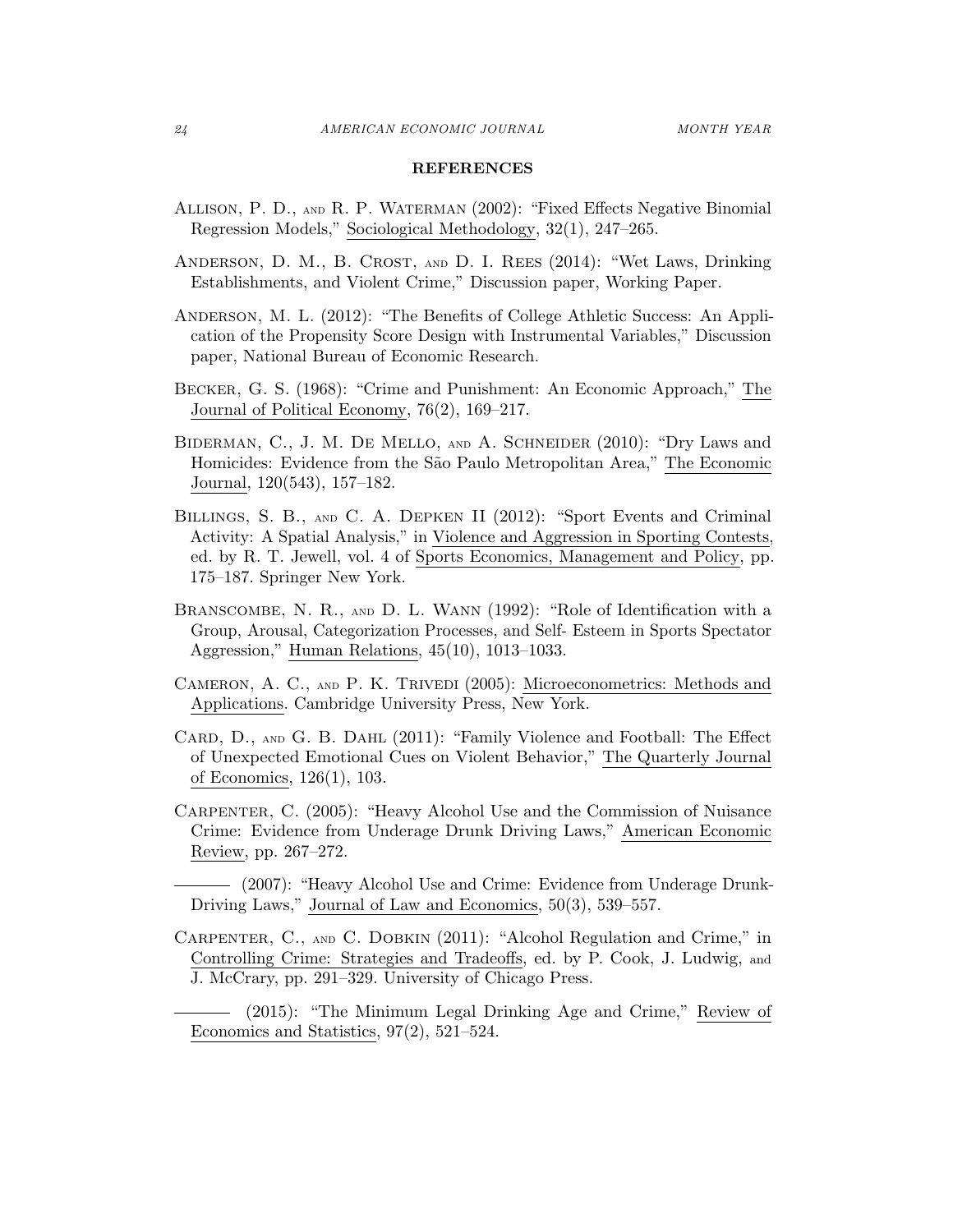- Clotfelter, C. T. (2011): Big-Time Sports in American Universities. Cambridge University Press.
- Cook, P. J., and C. P. Durrance (2013): "The virtuous tax: Lifesaving and crime-prevention effects of the 1991 federal alcohol-tax increase," Journal of Health Economics,  $32(1)$ ,  $261 - 267$ .
- Cook, P. J., and M. J. Moore (1993a): "Economic perspectives on reducing alcohol-related violence," Alcohol and Interpersonal Violence: Fostering Multidisciplinary Perspectives, 24, 193–211.
- Cook, P. J., and M. J. Moore (1993b): "Violence reduction through restrictions on alcohol availability," Alcohol Health and Research World, 17, 151 – 156.
- DeGue, S. (2014): "Evidence-Based Strategies for the Primary Prevention of Sexual Violence Perpetration," Preventing Sexual Violence on College Campuses: Lessons from Research and Practice.
- DeGue, S., L. A. Valle, M. K. Holt, G. M. Massetti, J. L. Matjasko, and A. T. Tharp (2014): "A Systematic Review of Primary Prevention Strategies for Sexual Violence Perpetration," Aggression and Violent Behavior, 19(4), 346–362.
- Durrance, C. P., S. Golden, K. Perreira, and P. Cook (2011): "Taxing sin and saving lives: Can alcohol taxation reduce female homicides?," Social Science & Medicine, 73(1), 169 – 176.
- Glassman, T., C. E. Werch, E. Jobli, and H. Bian (2007): "Alcohol-Related Fan Behavior on College Football Game Day," Journal of American College Health, 56(3), 255–260.
- Glassman, T. J., V. J. Dodd, J.-J. Sheu, B. A. Rienzo, and A. C. Wagenaar (2010): "Extreme Ritualistic Alcohol Consumption among College Students on Game Day," Journal of American College Health, 58(5), 413–423.
- HERNÁNDEZ-JULIÁN,  $R_{\cdot}$ , and K. W. ROTTHOFF (2014): "The Impact of College Football on Academic Achievement," Economics of Education Review, 43, 141– 147.
- Kilpatrick, D. G., H. S. Resnick, K. J. Ruggiero, L. M. Conoscenti, and J. McCauley (2007): Drug-Facilitated, Incapacitated, and Forcible Rape: A National Study. Medical University of South Carolina, National Crime Victims Research & Treatment Center Charleston, SC.
- Krebs, C. P., C. H. Lindquist, T. D. Warner, B. S. Fisher, and S. L. Martin (2009): "College women's experiences with physically forced, alcohol-or other drug-enabled, and drug-facilitated sexual assault before and since entering college," Journal of American College Health, 57(6), 639–649.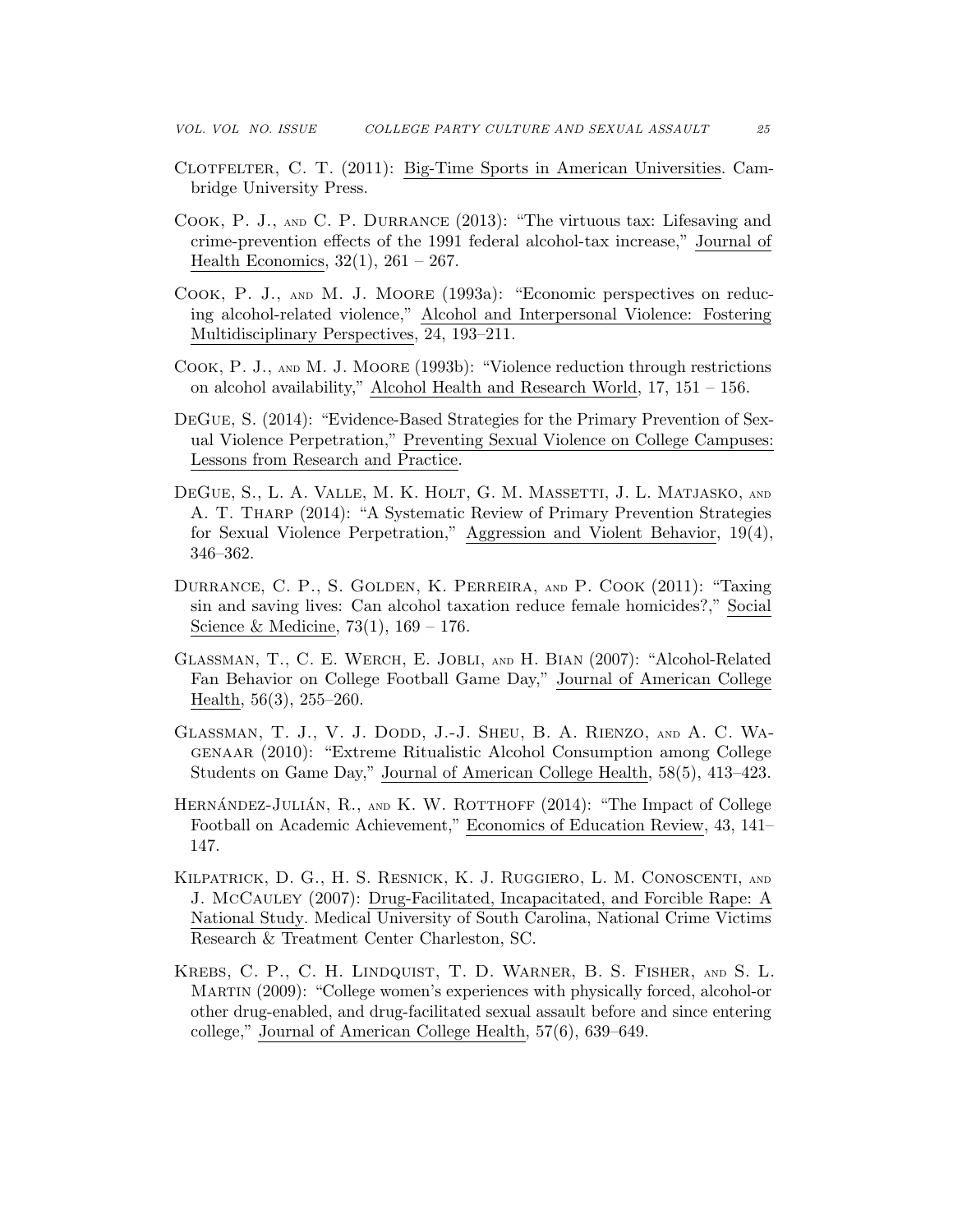- LINDO, J. M., I. D. SWENSEN, AND G. R. WADDELL (2012): "Are Big-Time Sports a Threat to Student Achievement?," American Economic Journal: Applied Economics, 4(4), 254–74.
- LIPPY, C., AND S. DEGUE (2014): "Exploring alcohol policy approaches to prevent sexual violence perpetration," Trauma, Violence, & Abuse.
- LISAK, D., L. GARDINIER, S. C. NICKSA, AND A. M. COTE (2010): "False Allegations of Sexual Assualt: An Analysis of Ten Years of Reported Cases," Violence Against Women, 16(12), 1318–1334.
- Markowitz, S. (2005): "Alcohol, Drugs and Violent Crime," International Review of Law and Economics, 25(1), 20–44.
- Markowitz, S., and M. Grossman (2000): "The Effects of Beer Taxes on Physical Child Abuse," Journal of Health Economics, 19(2), 271–282.
- McCollister, K. E., M. T. French, and H. Fang (2010): "The Cost of Crime to Society: New Crime-Specific Estimates for Policy and Program Evaluation," Drug and Alcohol Dependence, 108(1), 98–109.
- Neal, D. J., and K. Fromme (2007): "Event-Level Covariation of Alcohol Intoxication and Behavioral Risks During the First Year of College.," Journal of Consulting and Clinical Psychology, 75(2), 294.
- POPE, D. G., AND J. C. POPE (2014): "Understanding College Application Decisions why College Sports Success Matters," Journal of Sports Economics, 15(2), 107–131.
- Rees, D. I., and K. T. Schnepel (2009): "College Football Games and Crime," Journal of Sports Economics, 10(1), 68–87.
- The White House Task Force to Protect Students from Sexual ASSAULT (2014): Not alone: The first report of the White House task force to protect students from sexual assault.
- U.S. Department of Education, National Center for Education Statistics (2011): 2008-09 Baccalaureate and Beyond Longitudinal Study (B&B:08/09): A First Look at Recent College Graduates.
- Wann, D. L. (1993): "Aggression among Highly Identified Spectators as a Function of their Need to Maintain Positive Social Identity," Journal of Sport and Social Issues, 17, 134–143.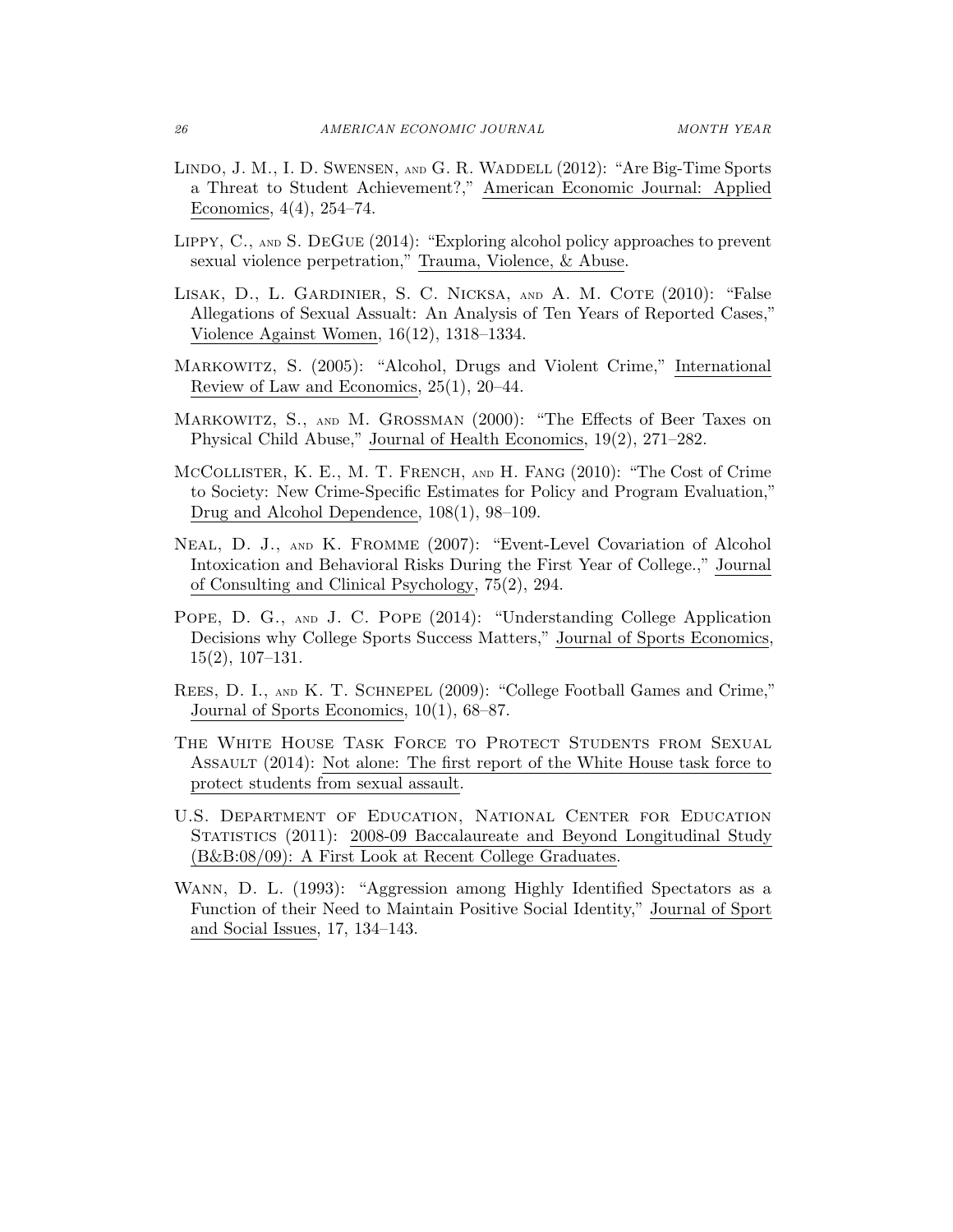

Panel A

Panel B Separating Home and Away Game Days



<span id="page-26-0"></span>Figure 1. Daily Reports of Rape Per Agency on Saturday Game Weeks and Non-Game Weeks

Note: This figure shows mean daily reports of rape—involving 17-24 year old victims—to agencies which cover college campuses with a Division 1 football team. Results are shown for weeks in which the local team played a Saturday game (either home or away) and for weeks in which the local team did not play a game. For this figure, a week spans from Wednesday to Tuesday.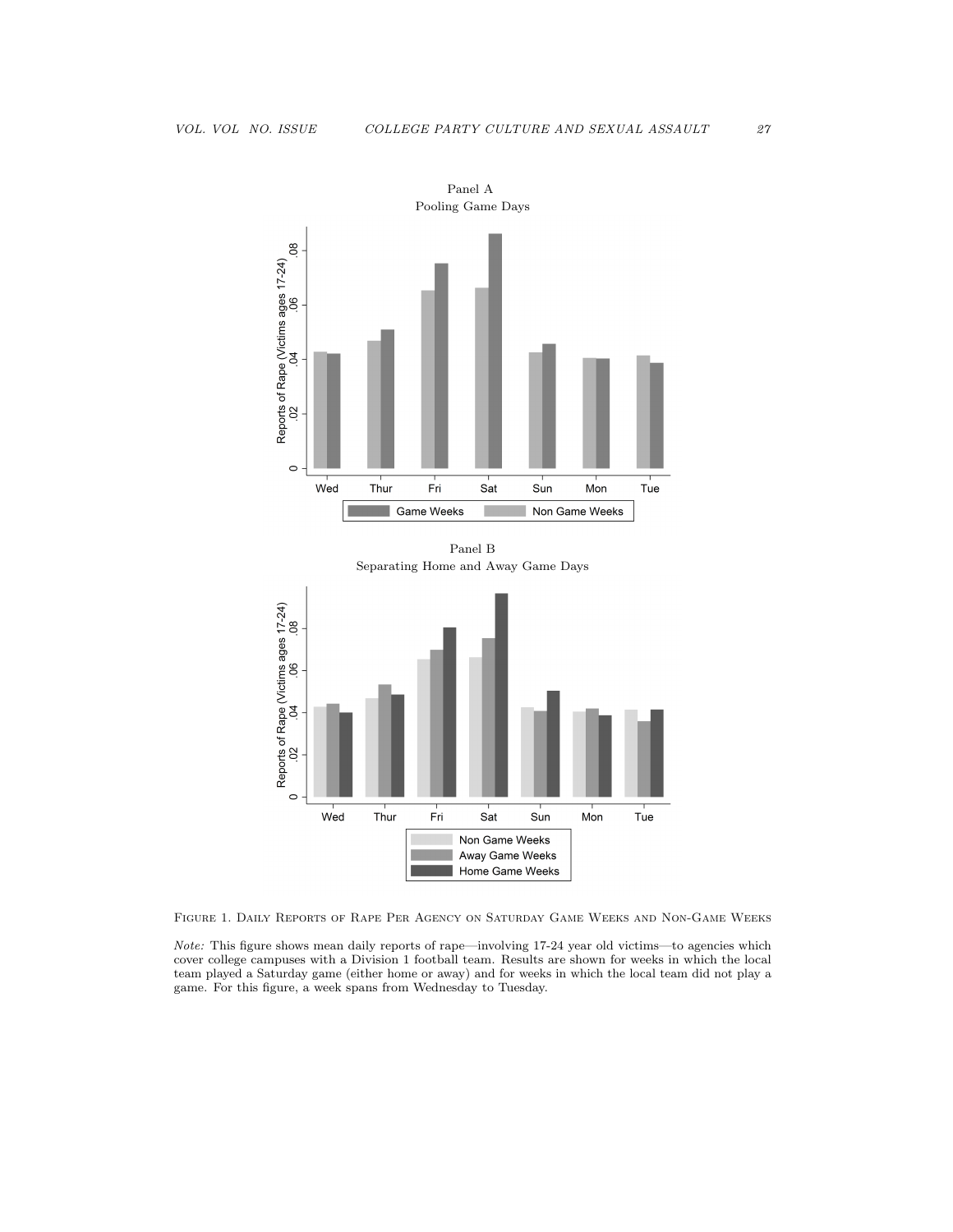

Panel A Estimated Effects Overall

Panel B Estimated Effects By Home and Away



FIGURE 2. ESTIMATED EFFECTS BY TIME OF DAY

Note: This figure shows estimates and 95 percent confidence intervals from Poisson models using hourly data (excluding June, July, and August) spanning 2001–2012 for law-enforcement agencies participating in the National Incident Based Reporting System that have been matched to universities participating in Division 1 football and to game times (available beginning in 2001). The outcome variable is the reported number of 17–24 year old rape victims for a given agency on a given day in a given hour. In addition to the variables highlighted in the graphs, the models include holiday fixed effects, agency by year by week fixed effects, and day-of-week-by-hour-of-day fixed effects. The estimates in Panel A are based on a model that doesn't distinguish between home and away games whereas the estimates in Panel B are based on a model that allows the effects to differ for home and away games. Days are redefined to span from 6:00am to 5:59 am to accommodate the fact that parties often extend past midnight. Games are assumed to last three hours. Standard-error estimates are clustered at the university level.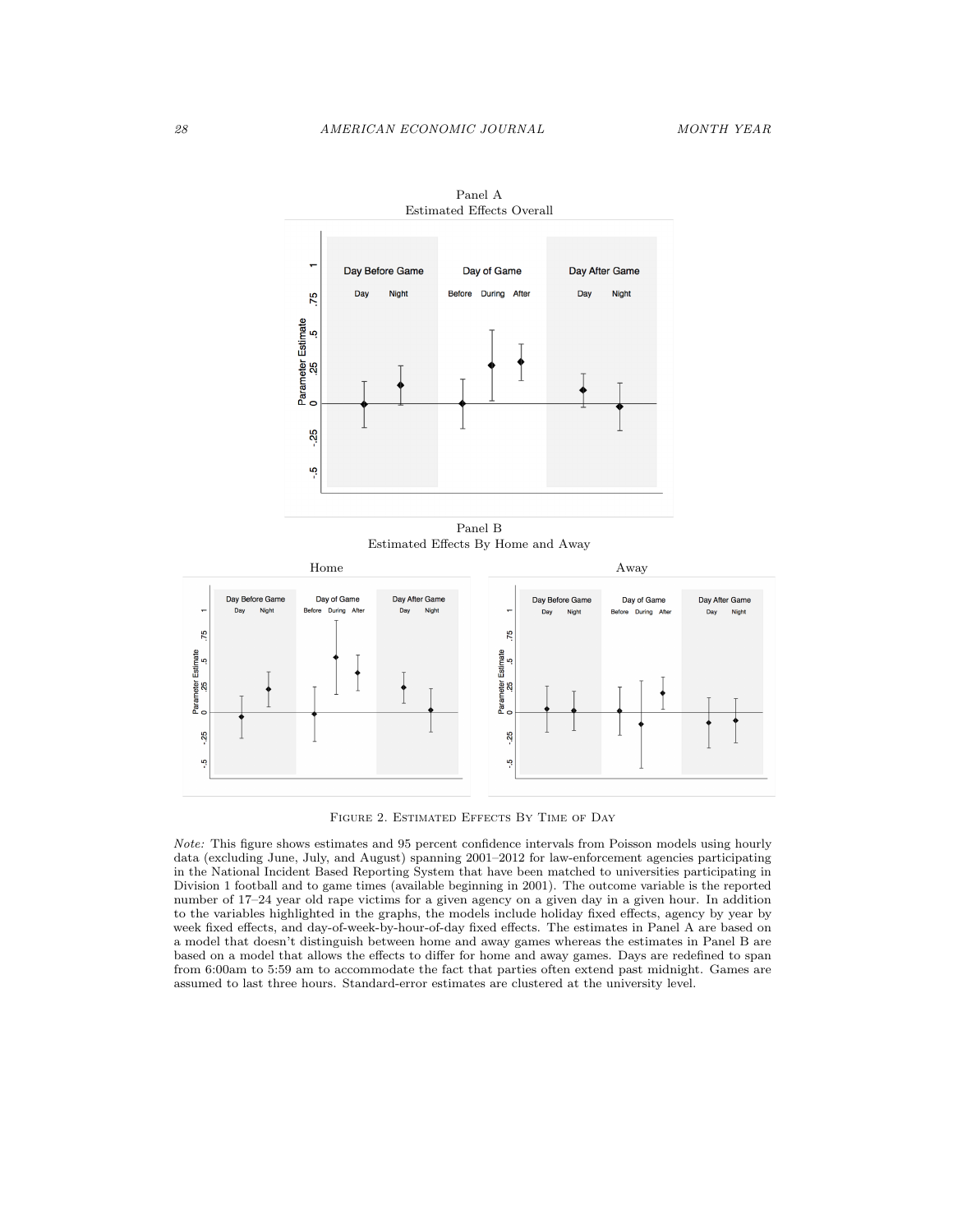| Rapes, victims ages 17-24                          | 0.051 |
|----------------------------------------------------|-------|
| Rapes, victims ages 17-20                          | 0.031 |
| Rapes, victims ages 21-24                          | 0.020 |
| Rapes, victims ages 25-28                          | 0.012 |
| Rapes, victims ages $> 28$                         | 0.060 |
| Rapes, victims ages 17-24, offenders ages 17-24    | 0.022 |
| Rapes, victims ages 17-24, offenders of other ages | 0.021 |
| Rapes, victims ages 17-24, offender known          | 0.032 |
| Rapes, victims ages 17-24, offender unknown        | 0.019 |
| Rapes, victims ages 17-24, offender is black       | 0.022 |
| Rapes, victims ages 17-24, offender is white       | 0.024 |
| Rapes, victims ages 17-24, victim is black         | 0.014 |
| Rapes, victims ages 17-24, victim is white         | 0.035 |
| Disorderly conduct incidents, ages 17-24           | 0.178 |
| Driving under the influence incidents, ages 17-24  | 0.227 |
| Drunkeness incidents, ages 17-24                   | 0.154 |
| Liquor-law violations, ages 17-24                  | 0.457 |

<span id="page-28-0"></span>Table 1—Reported Incidents Per Day for NIBRS Analysis Sample

Note: These statistics are based on daily data (excluding June, July, and August) spanning 1991–2012 for 138 municipal and university-based lawenforcement agencies participating in the National Incident Based Reporting System that have been matched to 96 universities participating in Division 1 football, as described in Section [II.](#page-4-0)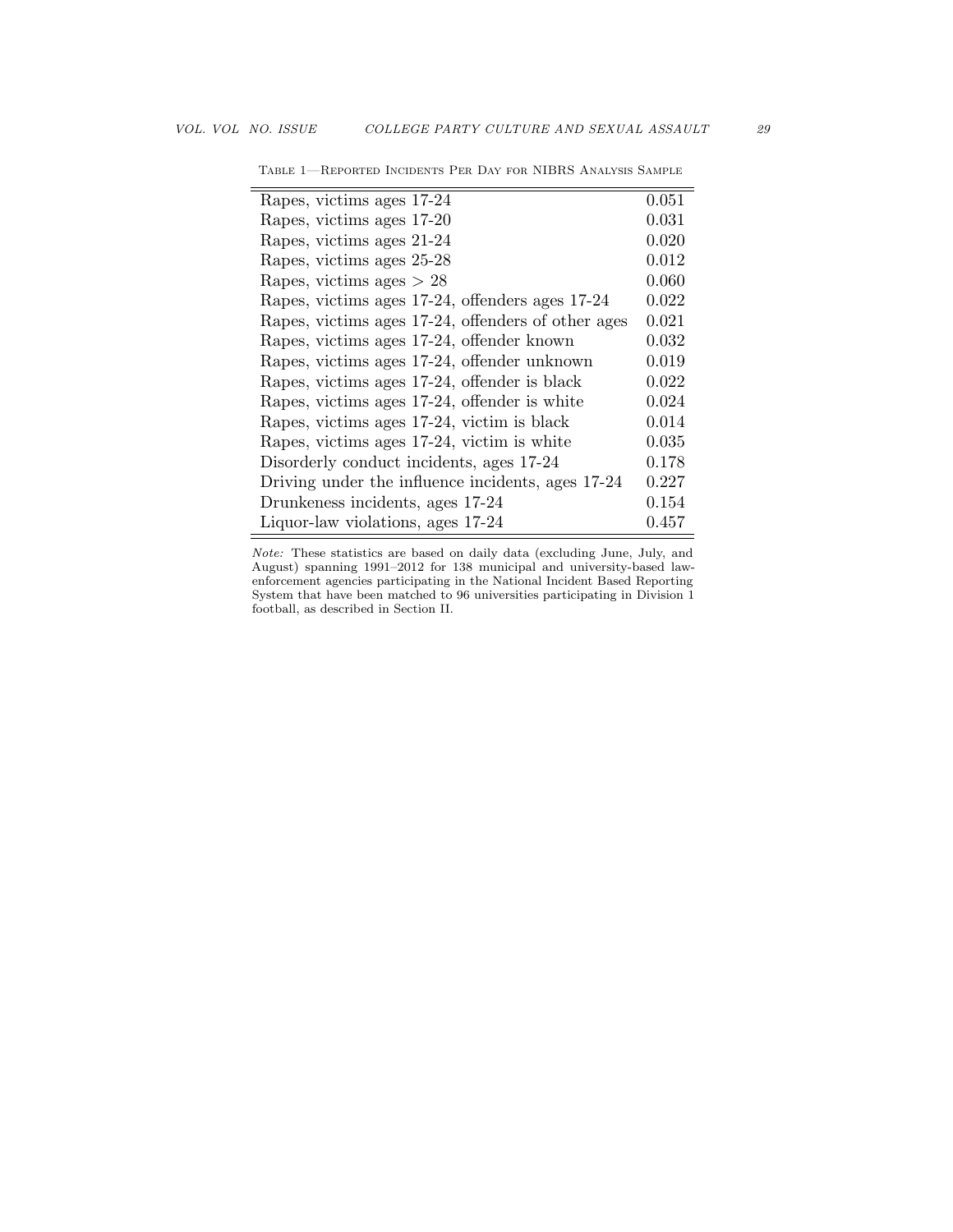### <span id="page-29-0"></span>Table 2—Estimated Effects of Game Days on Reports of Rape

|                                                                                       | (1)                   | (2)                   | (3)                   | (4)                          | (5)                   |  |  |  |  |
|---------------------------------------------------------------------------------------|-----------------------|-----------------------|-----------------------|------------------------------|-----------------------|--|--|--|--|
| Panel A: Pooling the effects of home and away games                                   |                       |                       |                       |                              |                       |  |  |  |  |
| Day before Game                                                                       | $0.154***$<br>(0.049) | $0.118**$<br>(0.052)  | $0.102**$<br>(0.051)  | $0.112**$<br>(0.055)         | $0.107**$<br>(0.051)  |  |  |  |  |
| Game day                                                                              | $0.283***$<br>(0.045) | $0.250***$<br>(0.047) | $0.235***$<br>(0.048) | $0.245***$<br>(0.048)        | $0.247***$<br>(0.052) |  |  |  |  |
| Day after Game                                                                        | $0.080*$<br>(0.044)   | 0.049<br>(0.046)      | 0.039<br>(0.046)      | 0.039<br>(0.048)             | 0.036<br>(0.047)      |  |  |  |  |
| Schools<br>Agencies                                                                   | 96<br>138             | 96<br>138             | 96<br>138             | 96<br>138                    | 96<br>138             |  |  |  |  |
| N<br>Day-of-Week FE<br>Holiday Controls                                               | 422,308<br>yes<br>yes | 370,583<br>yes<br>yes | 273,919<br>yes<br>yes | 176,281<br><b>ves</b><br>yes | 77,191<br>yes<br>yes  |  |  |  |  |
| Year FE<br>Agency FE                                                                  | yes<br>yes            | yes<br>٠              | yes                   |                              |                       |  |  |  |  |
| Agency by Month of Year FE<br>Agency by Week of Year FE<br>Agency by Year by Month FE | no<br>no<br>no        | yes<br>no<br>no       | yes<br>$\mathbf{n}$   | yes                          |                       |  |  |  |  |
| Agency by Year by Week FE                                                             | no                    | $\mathbf{n}$          | $\mathbf{n}$          | $\mathbf{n}$                 | yes                   |  |  |  |  |

### Panel B: Separately considering effects of home and away games

| Day before Home Game                                                 | $0.209***$        | $0.171**$         | $0.151**$                       | $0.174**$       | $0.178***$ |
|----------------------------------------------------------------------|-------------------|-------------------|---------------------------------|-----------------|------------|
|                                                                      | (0.065)           | (0.066)           | (0.065)                         | (0.069)         | (0.067)    |
| Home Game Day                                                        | $0.367***$        | $0.333***$        | $0.317***$                      | $0.339***$      | $0.343***$ |
|                                                                      | (0.054)           | (0.054)           | (0.055)                         | (0.056)         | (0.069)    |
| Day after Home Game                                                  | $0.169***$        | $0.135**$         | $0.129**$                       | $0.137**$       | $0.125**$  |
|                                                                      | (0.051)           | (0.053)           | (0.054)                         | (0.057)         | (0.057)    |
| Day before Away Game                                                 | $0.091*$          | 0.057             | 0.047                           | 0.043           | 0.029      |
|                                                                      | (0.050)           | (0.056)           | (0.057)                         | (0.056)         | (0.058)    |
| Away Game Day                                                        | $0.181***$        | $0.150***$        | $0.138**$                       | $0.135***$      | $0.136**$  |
|                                                                      | (0.048)           | (0.053)           | (0.054)                         | (0.052)         | (0.054)    |
| Day after Away Game                                                  | $-0.027$          | $-0.054$          | $-0.067$                        | $-0.076$        | $-0.070$   |
|                                                                      | (0.063)           | (0.064)           | (0.063)                         | (0.064)         | (0.070)    |
| Schools                                                              | 96                | 96                | 96                              | 96              | 96         |
| Agencies                                                             | 138               | 138               | 138                             | 138             | 138        |
| N                                                                    | 422,308           | 370,583           | 273,919                         | 176,281         | 77,191     |
| Day-of-Week FE<br>Holiday Controls<br>Year FE                        | yes<br>yes<br>yes | yes<br>yes<br>yes | yes<br>yes<br>yes               | yes<br>yes<br>- | yes<br>yes |
| Agency FE<br>Agency by Month of Year FE<br>Agency by Week of Year FE | yes<br>no<br>no   | yes<br>no         | $\overline{\phantom{a}}$<br>yes |                 |            |
| Agency by Year by Month FE                                           | no                | no                | no                              | yes             | yes        |
| Agency by Year by Week FE                                            | $\mathbf{no}$     | no                | $\mathbf{n}$                    | no              |            |

Note: Estimates are based on Poisson models using daily data (excluding June, July, and August) spanning 1991–2012 for law-enforcement agencies participating in the National Incident Based Reporting System that have been matched to universities participating in Division 1 football. The outcome variable is the reported number of 17–24 year old rape victims for a given agency on a given day. Days are redefined to span from 6:00am to 5:59 am to accommodate the fact that parties often extend past midnight. Standard-error estimates are clustered at the university level.

\*, \*\*, and \*\*\* indicate statistical significance at the ten, five, and one percent levels, respectively.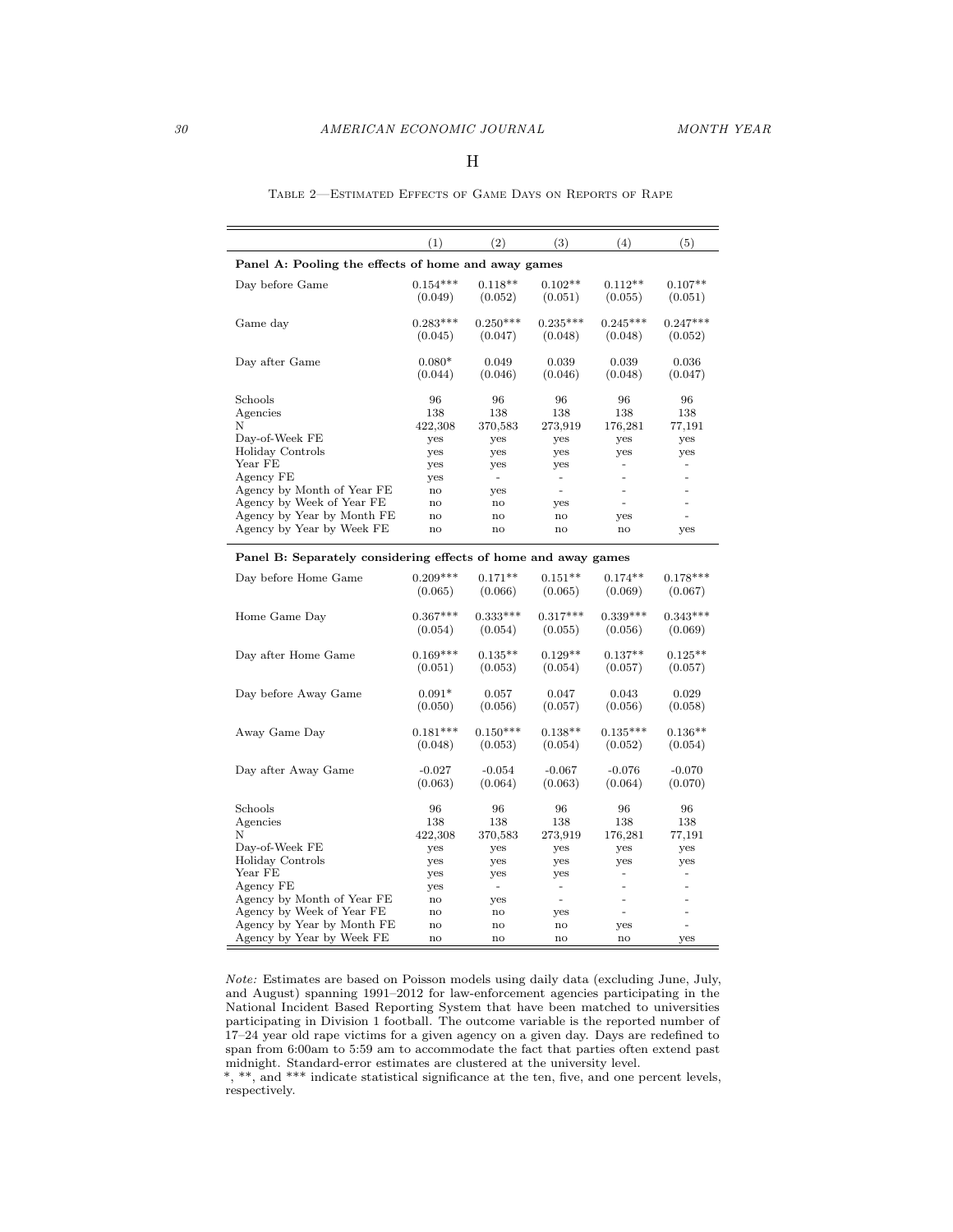# H

|                      | (1)            | (2)              | (3)            | (4)              |
|----------------------|----------------|------------------|----------------|------------------|
| Schools:             | D1A            | D <sub>1</sub> A | All D1         | All D1           |
| Radius:              | $25\ {\rm mi}$ | $50 \text{ mi}$  | $25\ {\rm mi}$ | $50 \mathrm{mi}$ |
| Day before home game | $-0.000$       | 0.093            | 0.056          | $0.134**$        |
|                      | (0.101)        | (0.072)          | (0.086)        | (0.061)          |
|                      |                |                  |                |                  |
| Home game day        | $-0.090$       | 0.005            | 0.019          | 0.043            |
|                      | (0.123)        | (0.078)          | (0.086)        | (0.066)          |
| Day after home game  | 0.015          | $-0.064$         | 0.030          | $-0.054$         |
|                      | (0.124)        | (0.095)          | (0.100)        | (0.077)          |
|                      |                |                  |                |                  |
| Day before away game | 0.076          | 0.015            | 0.031          | 0.024            |
|                      | (0.090)        | (0.076)          | (0.082)        | (0.064)          |
| Away game day        | 0.006          | $-0.037$         | 0.040          | 0.003            |
|                      | (0.119)        | (0.082)          | (0.089)        | (0.063)          |
|                      |                |                  |                |                  |
| Day after away game  | 0.189          | $0.157*$         | 0.043          | 0.069            |
|                      | (0.115)        | (0.086)          | (0.097)        | (0.071)          |
| Schools              |                | 76               |                |                  |
|                      | 58             |                  | 101            | 129              |
| Agencies             | 488            | 951              | 767            | 1,469            |
| Ν                    | 38,968         | 77,216           | 70,821         | 126,810          |

<span id="page-30-0"></span>Table 3—Estimated Effects on Reports of Rape for Nearby Municipalities

Note: All analyses exclude campus agencies and municipal agencies in the same city as a D1 school. Column 1 focuses on agencies within 25 miles of a single D1A program. Column 2 additionally considers agencies within 50 miles of a single D1A program. Column 3 considers agencies within 25 miles of a single D1A program and otherwise excluded agencies within 25 miles of a single D1B school. Column 4 includes agencies within 25 miles of a single D1A school, otherwise excluded agencies within 50 miles of a single D1A program, otherwise excluded agencies within 25 miles of a single D1B program, and otherwise excluded agencies within 50 miles of a single D1B program. These estimates consider reports of 17–24 year old rape victims using the same Poisson model as Column (5) of Table 2 (including agency-by-yearby-week fixed effects, day-of-week fixed effects, and holiday controls in addition to one-day leads and lags from home game days and away game days). See Table 2 for additional details. Standard-error estimates are clustered on universities based on the universities to which each agency has been assigned.

\*, \*\*, and \*\*\* indicate statistical significance at the ten, five, and one percent levels, respectively.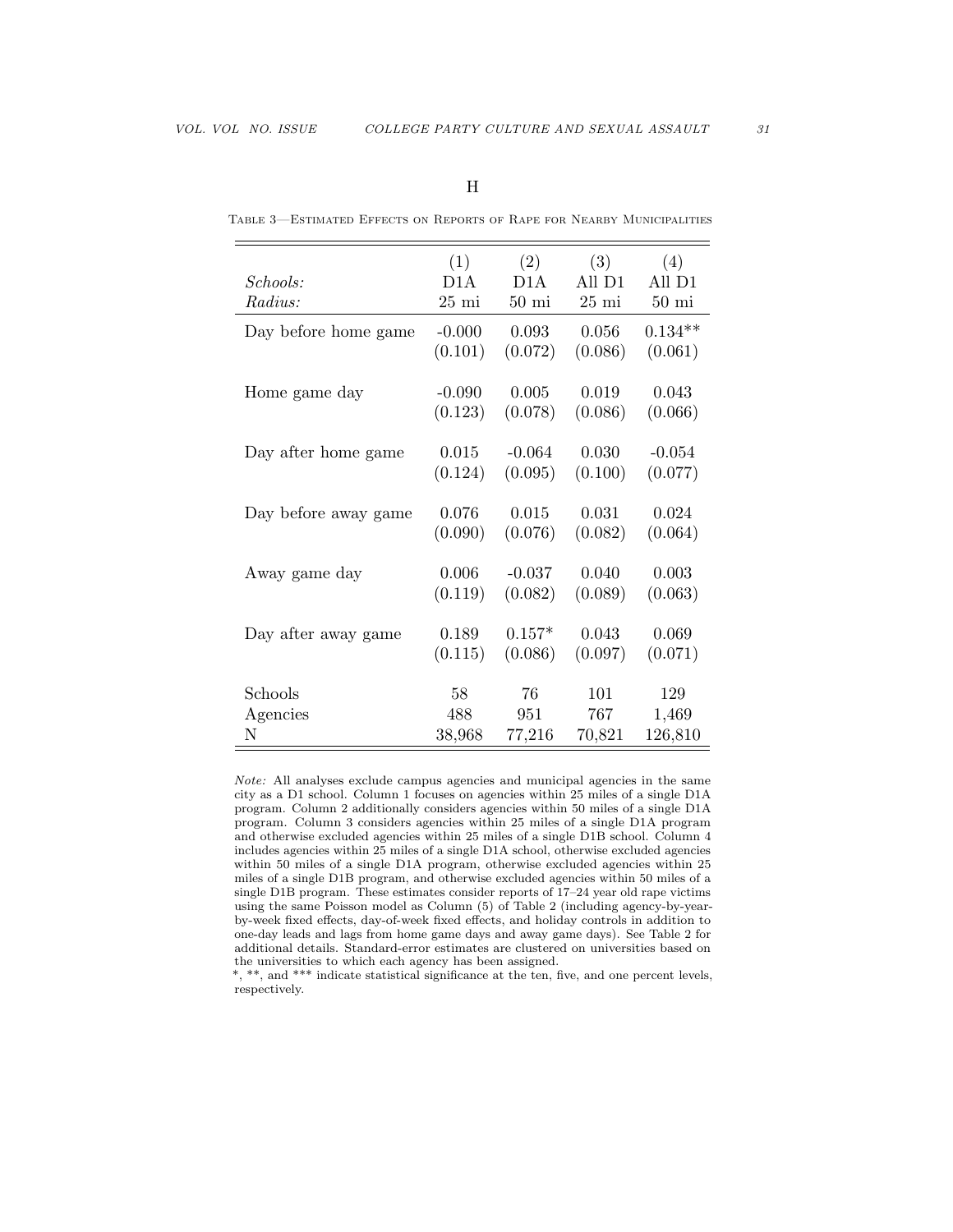|                                              | (1)<br>All In-Season Saturdays | $\left( 2\right)$<br>Only Bye Weeks |
|----------------------------------------------|--------------------------------|-------------------------------------|
| Day before                                   | $-0.043$<br>(0.113)            | $-0.027$<br>(0.117)                 |
| Within-season Saturday without football game | $-0.027$<br>(0.075)            | $-0.023$<br>(0.076)                 |
| Day after                                    | $-0.017$<br>(0.116)            | 0.009<br>(0.123)                    |
| Schools<br>Agencies<br>N                     | 94<br>136<br>55,107            | 94<br>136<br>55,107                 |

<span id="page-31-0"></span>Table 4—Are There Offsetting Effects on In-Season Saturdays Without Games?

Note: These estimates consider the same outcome (reports of 17–24 year old rape victims to an agency on a given day) using the same Poisson model as Column (5) of Table 2 (including agency-by-year-by-week fixed effects, day-of-week fixed effects, and holiday controls). See Table 2 for additional details. Column (1) examines "effects" for all Saturdays without games that fall between the first and last regular season games played by a school (plus or minus six days). Column 2 only estimates the "effects" of such Saturdays when the team did not play on Thursday, Friday, or Sunday, which would typically be considered a "bye week." Actual game days (and the day before and after) are removed from the data for this exercise.

\*, \*\*, and \*\*\* indicate statistical significance at the ten, five, and one percent levels, respectively.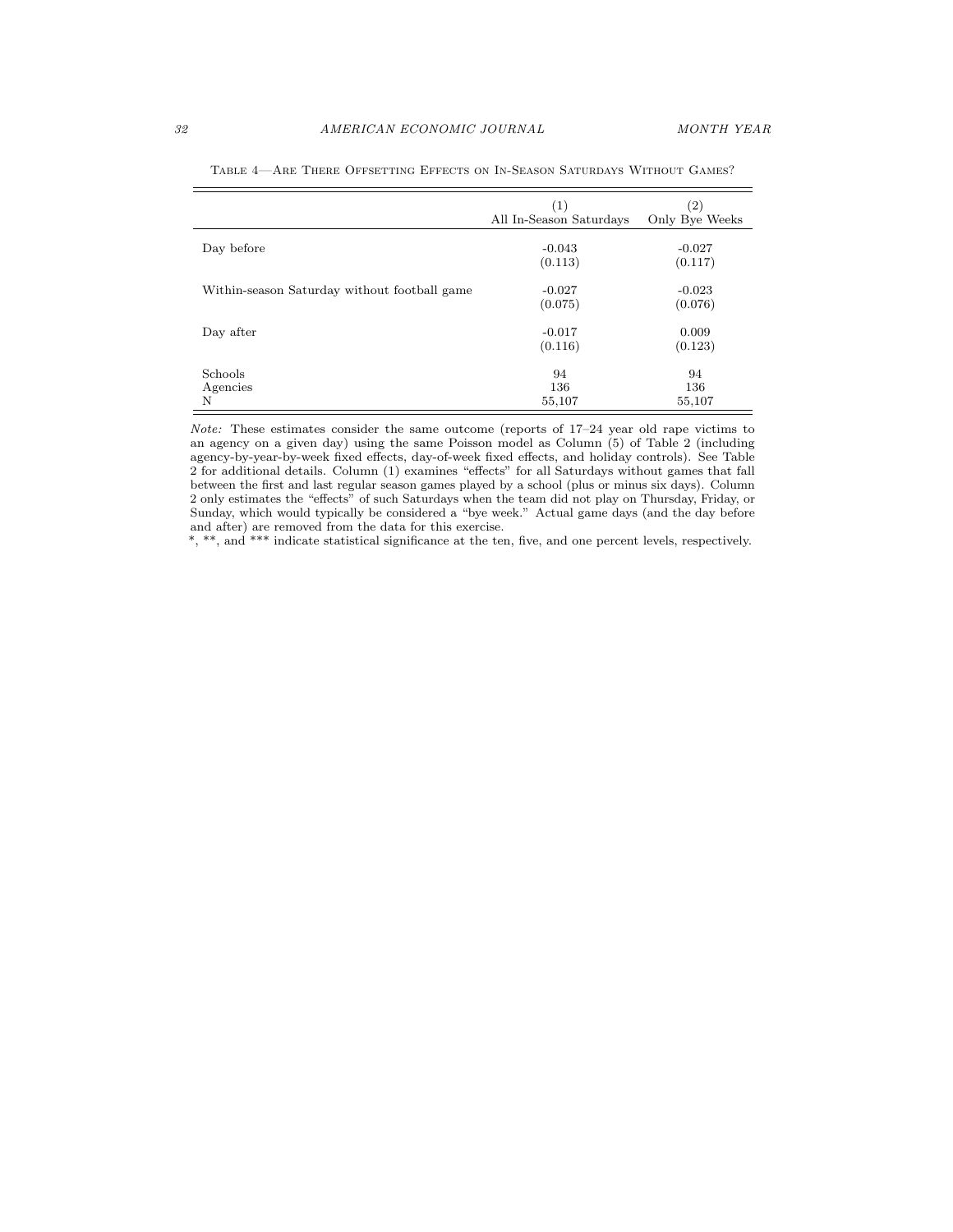<span id="page-32-0"></span>

|                                                      | (1)                   | (2)                   | 3)                  | $^{(4)}$            |  |  |  |  |
|------------------------------------------------------|-----------------------|-----------------------|---------------------|---------------------|--|--|--|--|
| Panel A: Effects for Victims in Different Age Groups |                       |                       |                     |                     |  |  |  |  |
|                                                      | Ages $17-20$          | Ages $21-24$          | Ages $25-28$        | Ages > 28           |  |  |  |  |
| Home game day                                        | $0.320***$<br>(0.079) | $0.378***$<br>(0.106) | $0.212*$<br>(0.124) | 0.036<br>(0.063)    |  |  |  |  |
| Away Game Day                                        | $0.139**$<br>(0.070)  | 0.127<br>(0.104)      | $-0.007$<br>(0.146) | $-0.014$<br>(0.063) |  |  |  |  |
| Schools<br>Agencies<br>N                             | 95<br>137<br>54619    | 89<br>117<br>38004    | 74<br>87<br>24000   | 90<br>111<br>71379  |  |  |  |  |

Table 5—Effects on Reports Involving Different Subsets of Victims and Offenders

|  |  |  | Panel B: Effects by Offender Types (Victims Ages 17-24) |  |  |  |  |  |
|--|--|--|---------------------------------------------------------|--|--|--|--|--|
|--|--|--|---------------------------------------------------------|--|--|--|--|--|

|               | Offender's Age |           | Relationship to Victim |            |  |  |
|---------------|----------------|-----------|------------------------|------------|--|--|
|               | $17 - 24$      | Other     | Known                  | Unknown    |  |  |
| Home game day | $0.461***$     | $0.204**$ | $0.251***$             | $0.476***$ |  |  |
|               | (0.108)        | (0.092)   | (0.080)                | (0.102)    |  |  |
| Away Game Day | $0.139*$       | 0.053     | 0.057                  | $0.253**$  |  |  |
|               | (0.080)        | (0.084)   | (0.077)                | (0.104)    |  |  |
| Schools       | 94             | 88        | 95                     | 90         |  |  |
| Agencies      | 135            | 119       | 135                    | 126        |  |  |
| N             | 43,169         | 40,392    | 58,009                 | 33,761     |  |  |

# Panel C: Effects by Victim and Offender Race

|               | <b>Black</b> | White      | <b>Black</b> | White      |
|---------------|--------------|------------|--------------|------------|
|               | Victim       | Victim     | Offender     | Offender   |
| Home game day | 0.182        | $0.426***$ | $0.272***$   | $0.408***$ |
|               | (0.117)      | (0.086)    | (0.083)      | (0.087)    |
| Away Game Day | $0.168*$     | $0.137**$  | $0.210***$   | 0.069      |
|               | (0.092)      | (0.065)    | (0.077)      | (0.084)    |
| Schools       | 84           | 92         | 88           | 90         |
| Agencies      | 110          | 133        | 124          | 129        |
| N             | 23,924       | 61,446     | 35,594       | 46,850     |

Note: Panel A estimates consider reports of rape victims in different age groups; Panel B estimates consider reports of 17–24 year old rape victims involving various offender characteristics; and Panel C estimates also focus on reports of 17–24 year old rape while separately considering reports involving victims and offenders of different races. The estimates are based on the same Poisson model as Column (5) of Table [2](#page-29-0) (including agency-by-year-by-week fixed effects, day-of-week fixed effects, and holiday controls in addition to one-day leads and lags from the game day). See Table [2](#page-29-0) for additional details.

\*, \*\*, and \*\*\* indicate statistical significance at the ten, five, and one percent levels, respectively.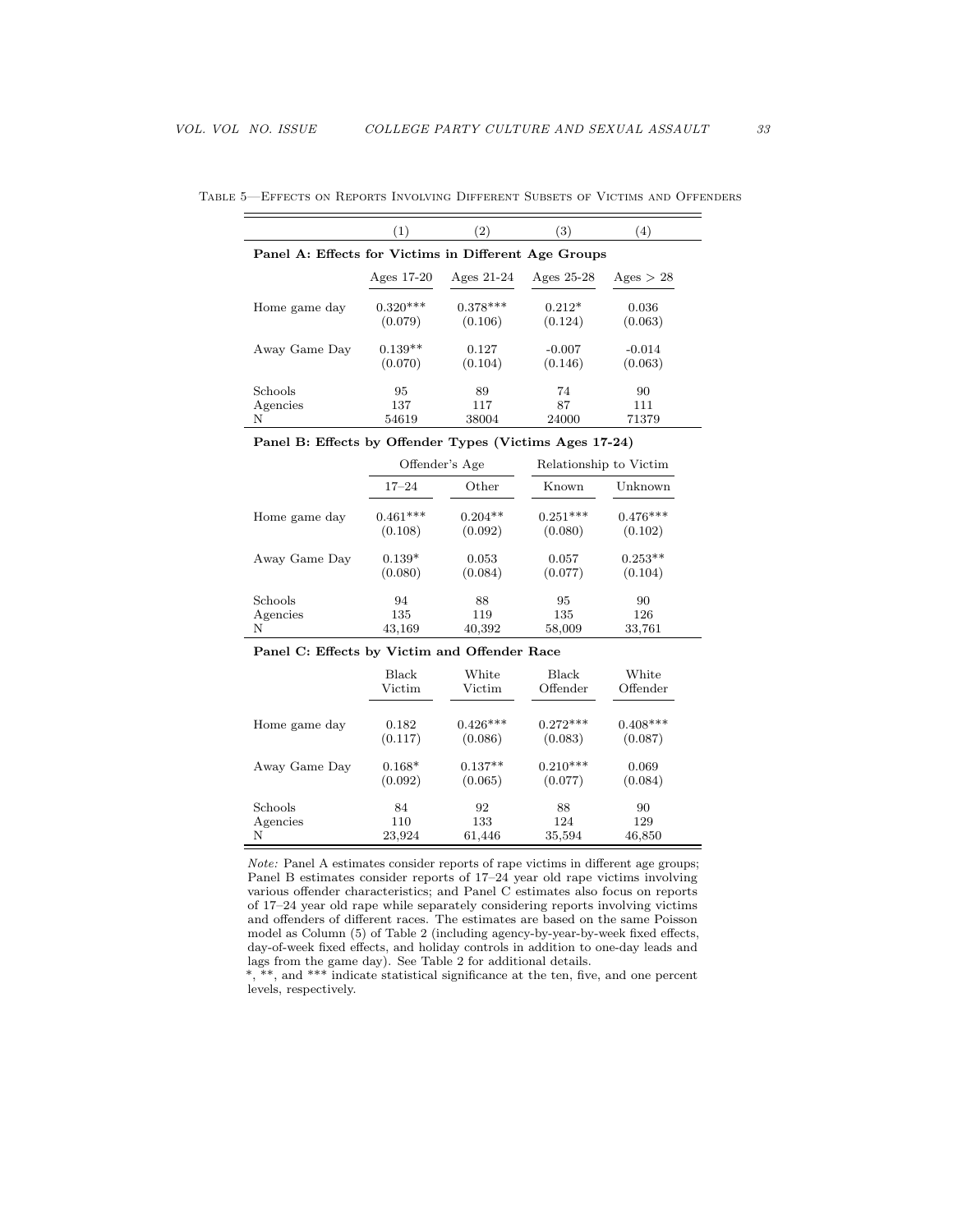|                                                  | (1)        | $\left( 2\right)$ | (3)      | (4)       | $\left( 5\right)$ | $\left( 6\right)$ |
|--------------------------------------------------|------------|-------------------|----------|-----------|-------------------|-------------------|
| Panel A: Effects by Division of Football Program |            |                   |          |           |                   |                   |
|                                                  | All D1     | $D1-A$            | $D1-AA$  | $D2 + D3$ | D2                | D <sub>3</sub>    |
| Home Game Day                                    | $0.343***$ | $0.355***$        | $0.268*$ | 0.170     | 0.100             | 0.228             |
|                                                  | (0.069)    | (0.076)           | (0.153)  | (0.122)   | (0.163)           | (0.161)           |
| Away Game Day                                    | $0.136**$  | $0.164***$        | $-0.019$ | $-0.073$  | $-0.057$          | $-0.087$          |
|                                                  | (0.054)    | (0.057)           | (0.135)  | (0.103)   | (0.183)           | (0.112)           |
| Schools                                          | 96         | 55                | 41       | 118       | 52                | 66                |
| Agencies                                         | 138        | 89                | 49       | 124       | 56                | 68                |
| N                                                | 77,191     | 57,996            | 19,195   | 27,663    | 12,722            | 14.941            |

<span id="page-33-0"></span>Table 6—Effects By Team and Game Prominence

#### Panel B: Effects by Game Prominence (Division 1)

|               | Rival      | Non-Rival  | Ranked<br>Opponent | Unranked<br>Opponent | Listed TV<br>coverage | No Listed TV<br>TV coverage |
|---------------|------------|------------|--------------------|----------------------|-----------------------|-----------------------------|
| Home Game Day | $0.602***$ | $0.293***$ | $0.443***$         | $0.258***$           | $0.348***$            | $0.388***$                  |
|               | (0.114)    | (0.075)    | (0.111)            | (0.092)              | (0.091)               | (0.107)                     |
| Away Game Day | 0.156      | $0.132**$  | $0.163**$          | 0.103                | $0.217**$             | 0.112                       |
|               | (0.132)    | (0.065)    | (0.080)            | (0.085)              | (0.087)               | (0.086)                     |
| Schools       | 96         | 96         | 96                 | 96                   | 85                    | 85                          |
| Agencies      | 138        | 138        | 138                | 138                  | 124                   | 124                         |
| N             | 77,191     | 77,191     | 77,191             | 77,191               | 62,315                | 62,315                      |

Note: Panel A estimates consider effects across the two subdivisions of Division 1 and in divisions outside of Division 1. Panel B estimates consider heterogeneous effects of different types of games played by schools participating in Division 1. The estimates in Panel B columns (1) and (2) are estimated using a single model that includes game day interactions with rivals and non rivals. The same is true in columns (3) and (4) for the interacted estimates of ranked and unranked teams and in columns (5) and (6) when estimating interacted effects on games with and without ESPN-listed TV coverage. The rivals used for each school are listed in Table A1 in the online appendix. Ranked teams are defined as those in the top 50 of the ten-year ranking described in the text. We note that ESPN-listed television coverage data does not include local coverage. The estimates are based on the same Poisson model as Column (5) of Table [2](#page-29-0) (including agency-by-year-by-week fixed effects, day-of-week fixed effects, and holiday controls in addition to one-day leads and lags from the game day). See Table [2](#page-29-0) for additional details.

\*, \*\*, and \*\*\* indicate statistical significance at the ten, five, and one percent levels, respectively.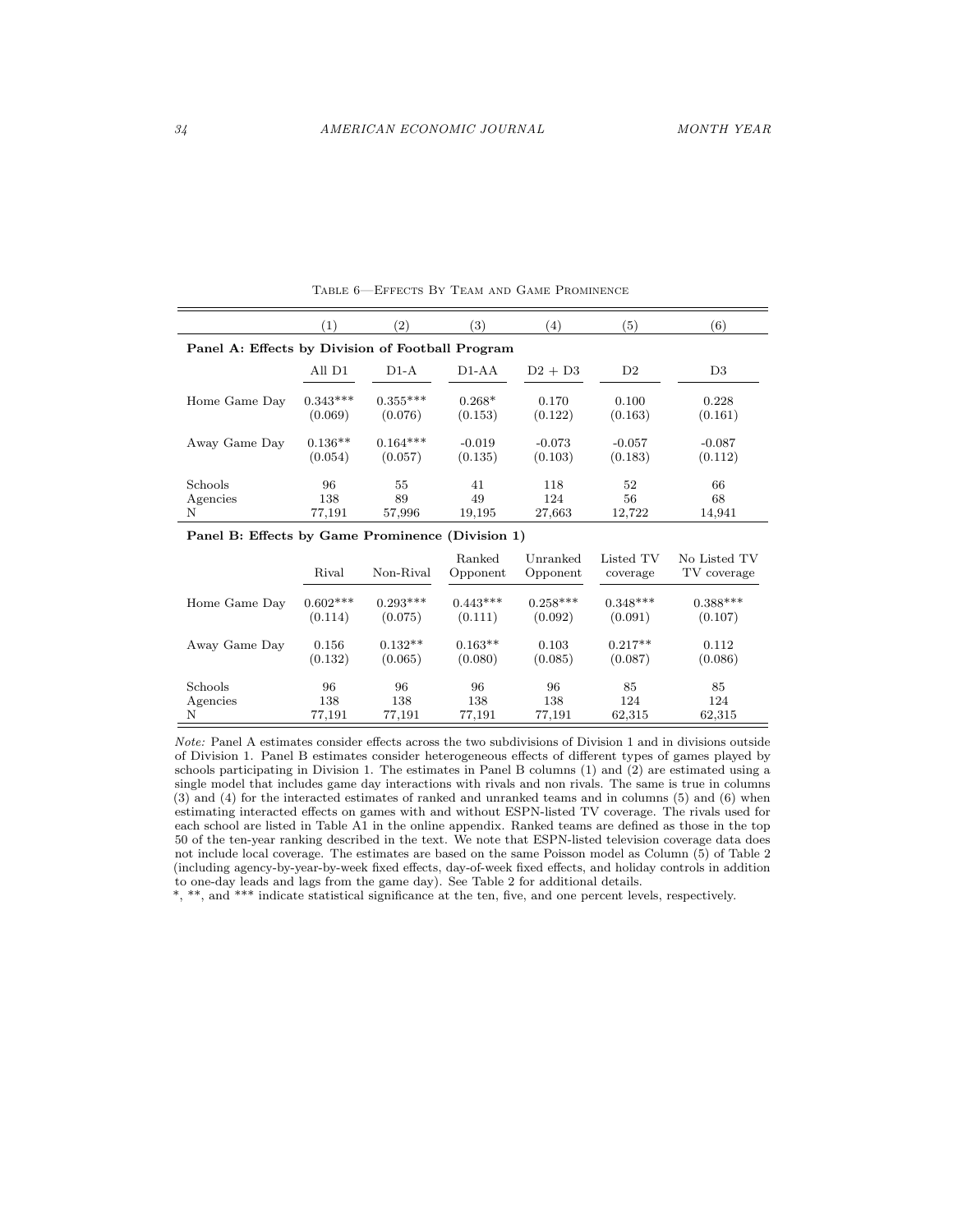|                                                        | $\left(1\right)$ | $\left( 2\right)$ | (3)        | (4)        | $\left( 5\right)$ |  |  |  |  |
|--------------------------------------------------------|------------------|-------------------|------------|------------|-------------------|--|--|--|--|
| Panel A: Effects on Reports of Rape at "Party Schools" |                  |                   |            |            |                   |  |  |  |  |
|                                                        | All              | Party             | Non-Party  | D1A        | D <sub>1</sub> A  |  |  |  |  |
|                                                        | Schools          | Schools           | Schools    | Party      | Non-Party         |  |  |  |  |
| Home game day                                          | $0.343***$       | $0.534***$        | $0.266***$ | $0.535***$ | $0.263***$        |  |  |  |  |
|                                                        | (0.069)          | (0.137)           | (0.077)    | (0.137)    | (0.089)           |  |  |  |  |
| Away Game Day                                          | $0.136**$        | $0.292**$         | 0.084      | $0.295**$  | $0.110**$         |  |  |  |  |
|                                                        | (0.054)          | (0.142)           | (0.054)    | (0.142)    | (0.054)           |  |  |  |  |
| <b>Schools</b>                                         | 96               | 16                | 80         | 15         | 40                |  |  |  |  |
| Agencies                                               | 138              | 30                | 108        | 29         | 60                |  |  |  |  |
| N                                                      | 77,191           | 17,346            | 59,845     | 17,311     | 40,685            |  |  |  |  |

<span id="page-34-0"></span>Table 7—Effects on "Party Schools" and Proxies for Excessive Partying

Panel B: Effects on Crimes Related to Excessive Partying

|                         | All        | Disorderly<br>Conduct | DUI        | Drunkenness | Liquor-Law<br>Violations |
|-------------------------|------------|-----------------------|------------|-------------|--------------------------|
| Home game and day after | $0.587***$ | $0.434***$            | $0.188***$ | $0.628***$  | $0.708***$               |
|                         | (0.080)    | (0.085)               | (0.041)    | (0.137)     | (0.083)                  |
| Away game and day after | $0.124***$ | $0.153***$            | $0.095***$ | $0.109**$   | $0.104***$               |
|                         | (0.029)    | (0.047)               | (0.026)    | (0.045)     | (0.038)                  |
| Schools                 | 96         | 94                    | 92         | 68          | 95                       |
| Agencies                | 141        | 136                   | 133        | 97          | 137                      |
| N                       | 291,806    | 144,995               | 182,494    | 112,984     | 199,402                  |

Note: Panel A estimates consider reports of 17–24 year old rape victims by "party school" classification, which is based on the 20-school list in the Princeton Top Party School Rankings published each year from 2001 to 2012, as well as partial data from earlier years (the top ten party schools from 1995-1997 and 1999, and the top 5 from 1998). Those schools defined as a "party school" based on this measure are highlighted in the full list of schools in Table A1 in the online appendix. Panel B estimates consider 17–24 year olds arrested for crimes related to excessive partying. Because these arrest data do not include the time of the incident, we cannot redefine days to span 6:00am to 5:59 am for this analysis as we have throughout the analysis of rape incidence. We instead estimate the effect on the day of the game and the day after to accommodate the fact that parties often extend past midnight. The estimates are based on the same Poisson model as Column (5) of Table [2](#page-29-0) (including agency-by-year-by-week fixed effects, day-of-week fixed effects, and holiday controls in addition to one-day leads and lags from the game day). See Table [2](#page-29-0) for additional details.

\*, \*\*, and \*\*\* indicate statistical significance at the ten, five, and one percent levels, respectively.